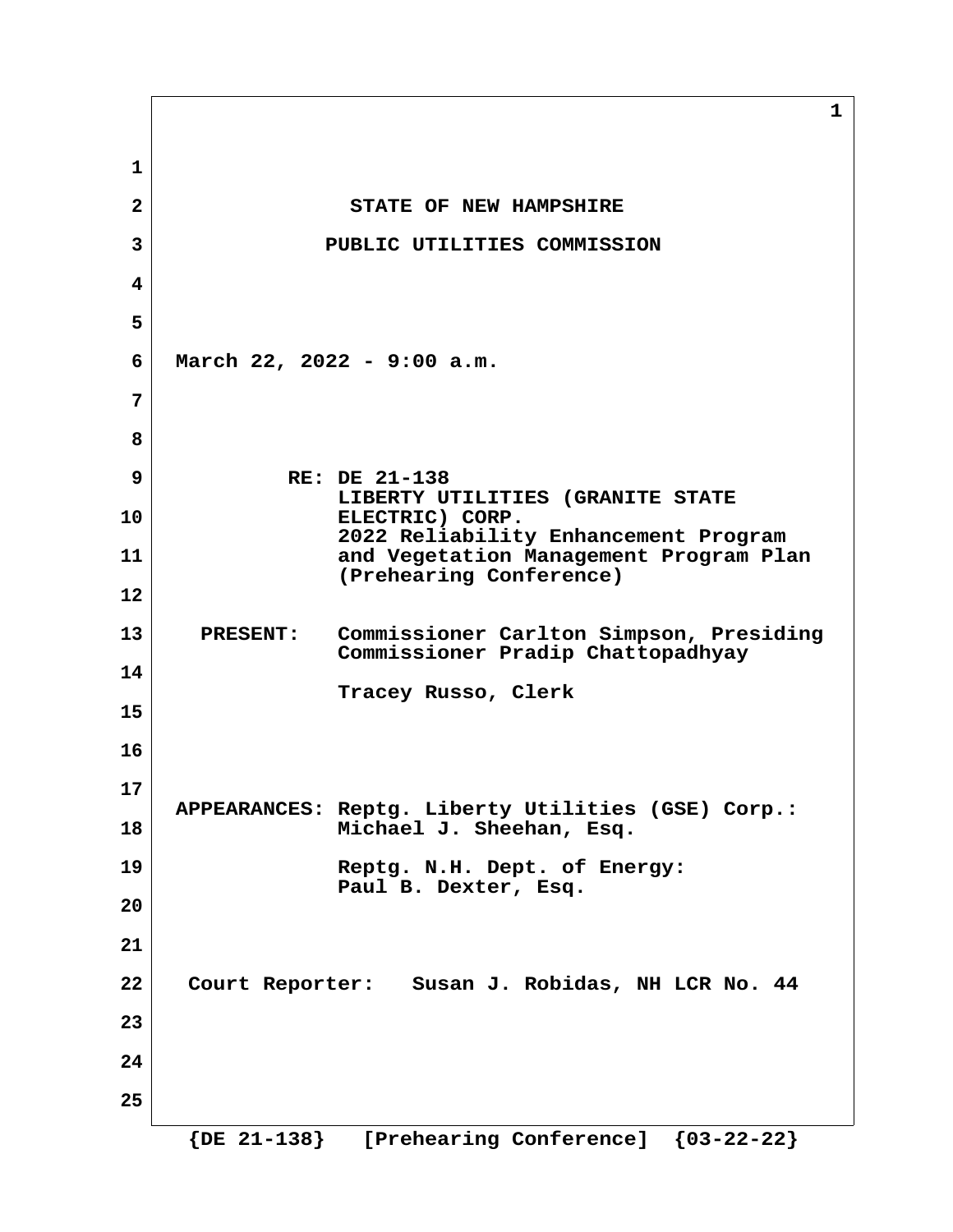**2 I N D E X 4 PAGE 5 POSITION STATEMENTS:** By Mr. Sheehan 5 *T* **By Mr. Dexter 14 {DE 21-138} [Prehearing Conference] {03-22-22}**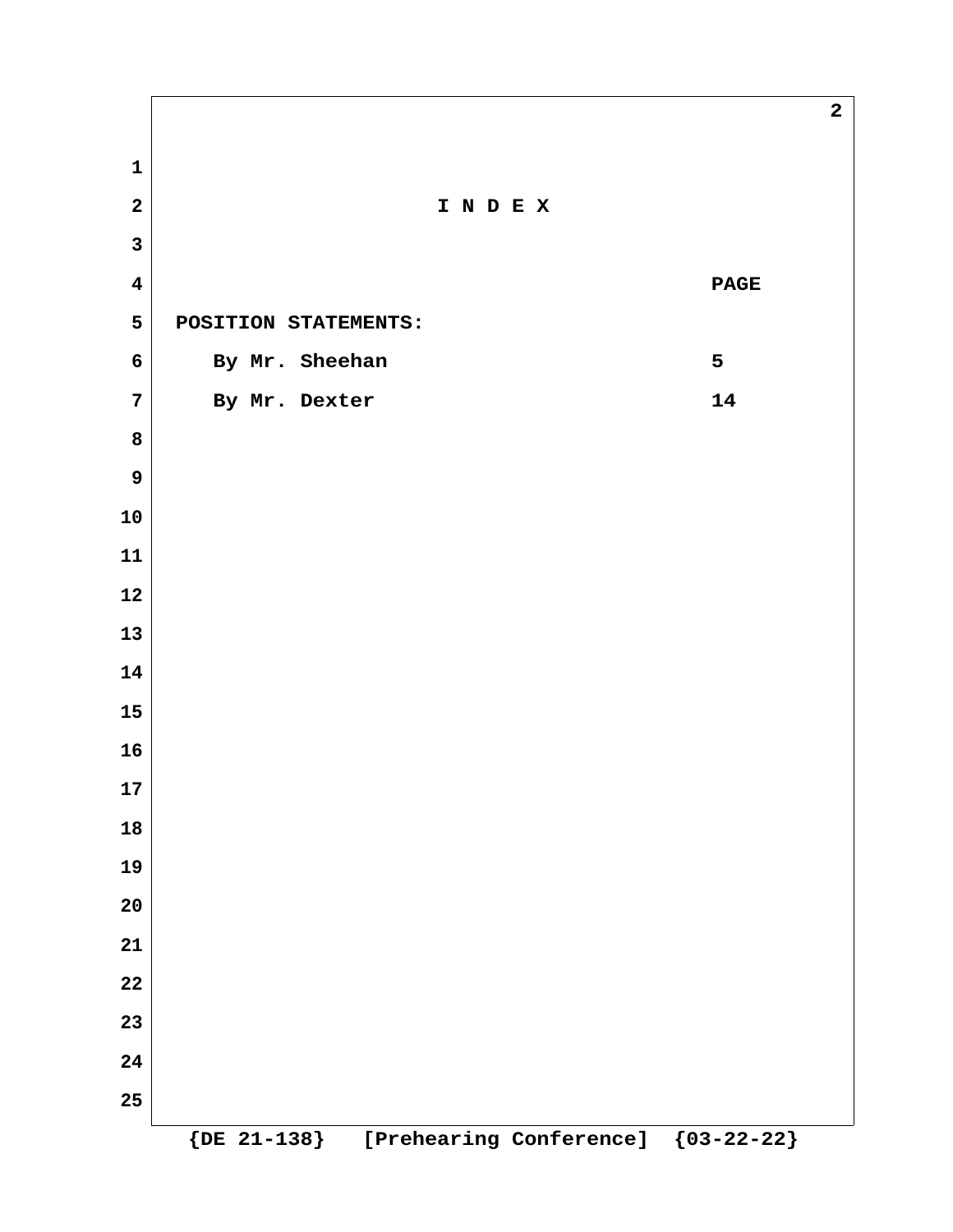**1 P R O C E E D I N G S 2 PRESIDING OFFICER SIMPSON: Good 3 morning, everyone. 4 MR. SHEEHAN: Good morning. 5 PRESIDING OFFICER SIMPSON: I'm 6 Commissioner Simpson. I'm presiding over 7 today's prehearing conference, as Chairman 8 Goldner's unavailable. I'm joined today by 9 Commissioner Chattopadhyay. We're here this 10 morning in Docket DE 21-138 for a prehearing 11 conference regarding Liberty Utilities (Granite 12 State Electric) Corp.'s 2022 Reliability 13 Enhancement Program and Vegetation Management 14 Program Plan. Let's take appearances. 15 Liberty. 16 MR. SHEEHAN: Thank you. Mike 17 Sheehan for Liberty Utilities (Granite State 18 Electric). And we have some old faces in the 19 room, a new face, and an old face in a new 20 place. So I'll introduce them briefly. 21 Of course, next to me is 22 Heather Tebbetts. And next to her is Heather 23 Green, who's our manager of veg management. 24 Next to Heather is Chris Steele, who is 25 relatively new with the Company. He's the 21-138} [Prehearing Conference] {03-22-22}**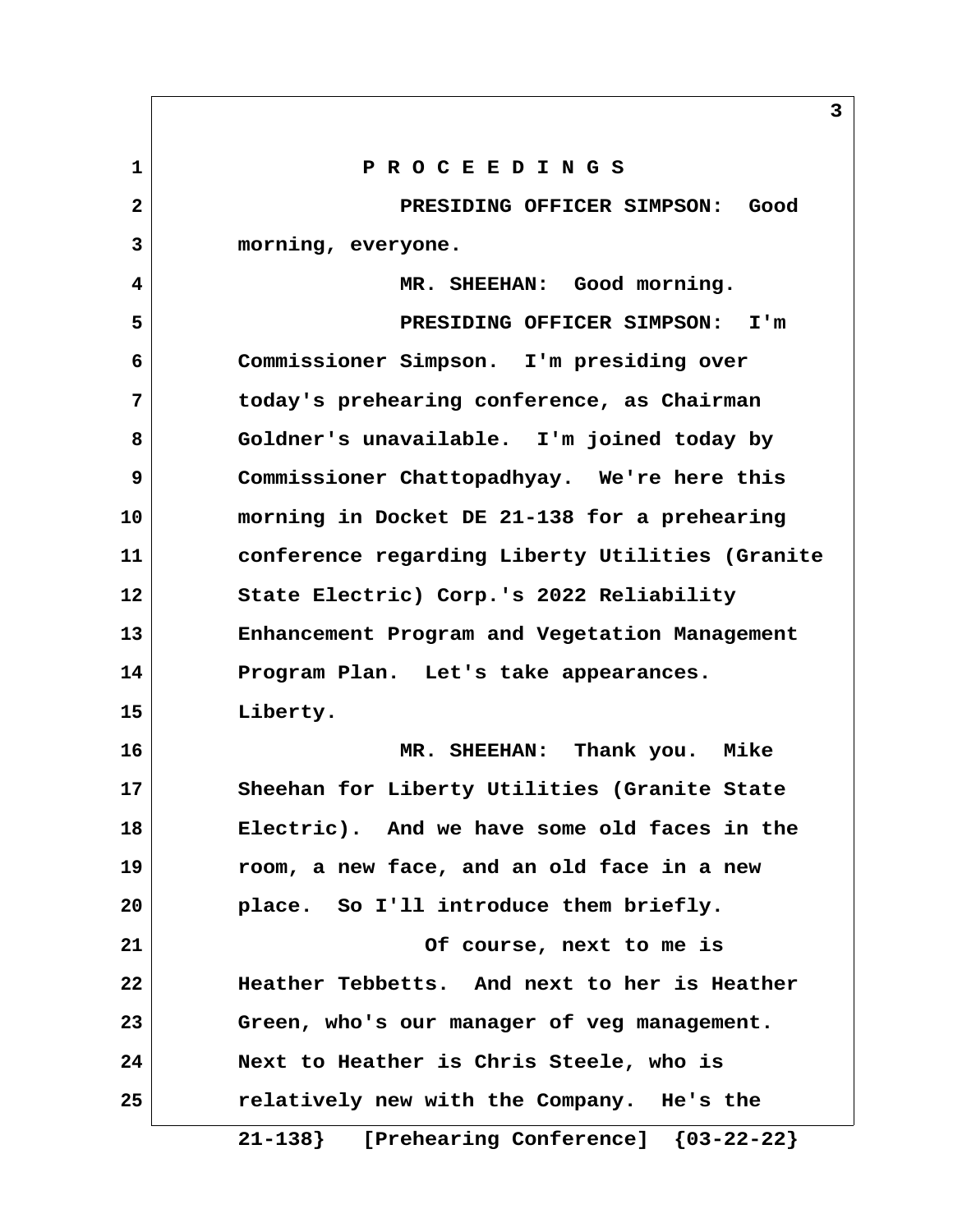**1 director of all electric ops. Comes to us 2 from Florida. And behind me is Erica Menard, 3 as of last week with Liberty, taking Steve 4 Mullen's old seat, as Steve has moved on to 5 broader corporate roles, where he's going to 6 be working on rate cases across the country. 7 Lucky him. Thank you. 8 PRESIDING OFFICER SIMPSON: Thank 9 you. Welcome. 10 New Hampshire Department of 11 Energy. 12 MR. DEXTER: Good morning, 13 Commissioner. Paul Dexter appearing on behalf 14 of the Department of Energy. I'm joined today 15 by Jay Dudley, an analyst in the Regulatory 16 Support Division. 17 PRESIDING OFFICER SIMPSON: Thank 18 you, Attorney Dexter. Appreciate that. Good 19 to see you, Mr. Dudley. 20 So in terms of preliminary 21 matters, the Commission has not received, to 22 our knowledge, any petitions to intervene or 23 motions regarding this matter. Are there any 24 motions this morning? 25 MR. SHEEHAN: Not from the**

 **21-138} [Prehearing Conference] {03-22-22}**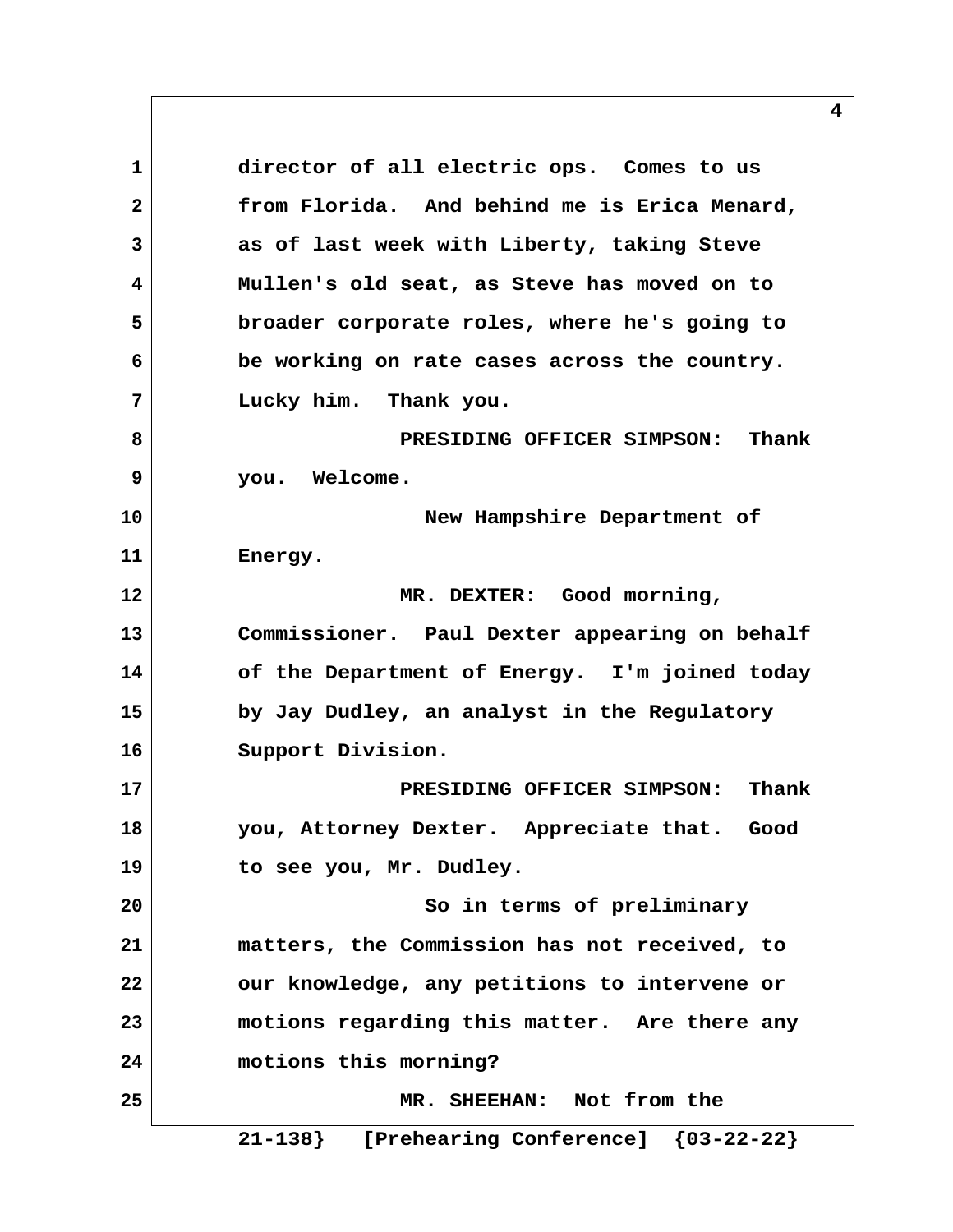**1 Company. 2 MR. DEXTER: None for the 3 Department. 4 PRESIDING OFFICER SIMPSON: And 5 are there any would-be intervenors here today? 6 [No verbal response]. 7 PRESIDING OFFICER SIMPSON: Any 8 requests on any other preliminary matters at 9 this time? 10 [No verbal response] 11 PRESIDING OFFICER SIMPSON: Okay. 12 Let's proceed with initial position statements. 13 I'll recognize Mr. Sheehan. 14 MR. SHEEHAN: Thank you. I have 15 maybe a bit more lengthy than normal opening 16 statement, given all the changes that have been 17 going on in veg management with the Company, so 18 I thought this would be a good opportunity to 19 do so. We have this docket. We have the 2021 20 reconciliation that was just filed. And as 21 you'll hear in a minute, with all the changes 22 going on, and we plan to file a rate case next 23 summer, this would be an issue there, too. So 24 I thought it would be helpful to give the 25 Commission sort of a broader picture.**

**5**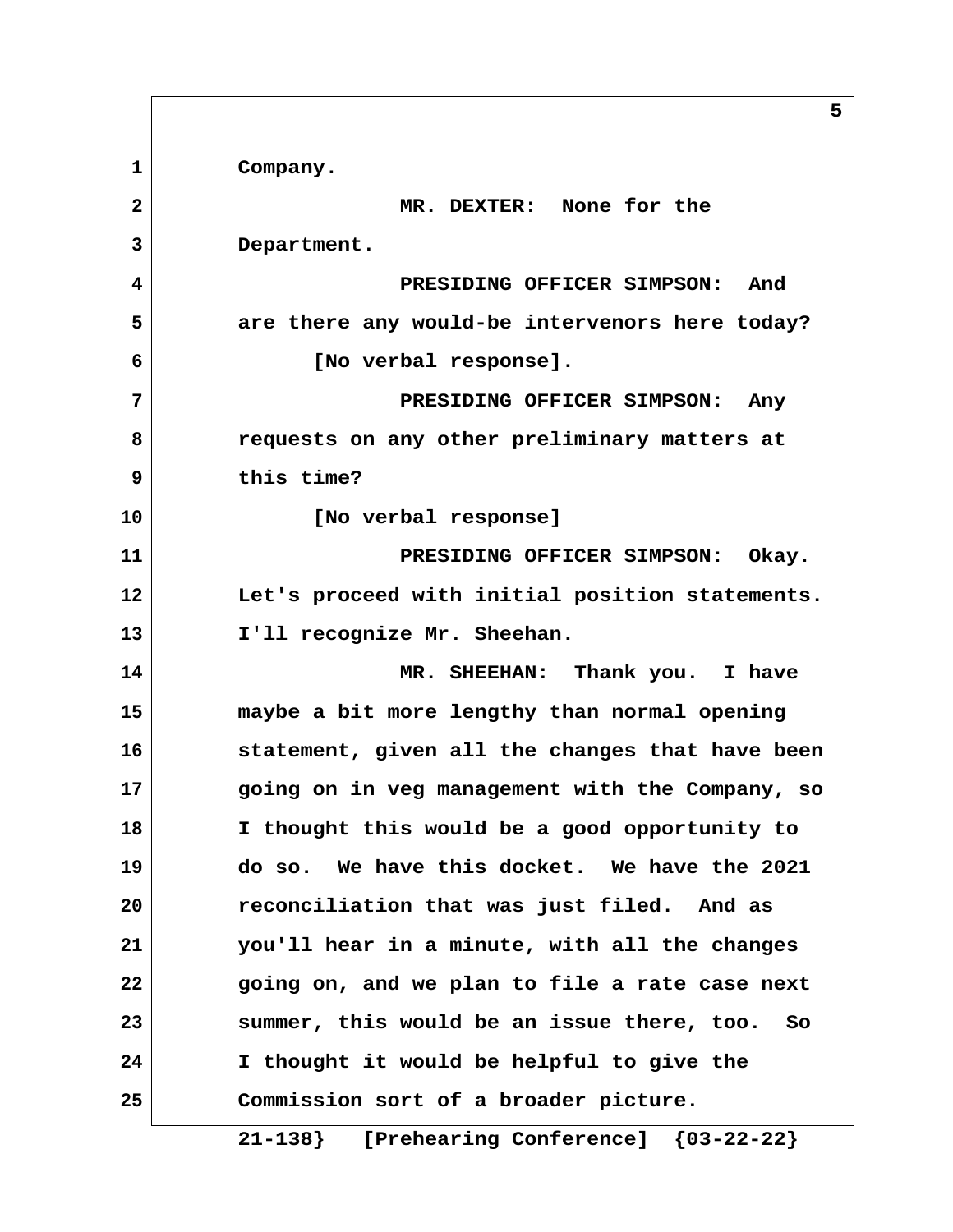**1 PRESIDING OFFICER SIMPSON: Please 2 proceed. Thank you. 3 MR. SHEEHAN: This docket is to 4 review the Company's veg management plan, VMP, 5 budget for 2022. Our request in this docket is 6 that the Commission approve the 2022 budget of 7 approximately \$3 million. As I mentioned, 8 there are many items that have happened in 9 recent years that resulted in this request of 10 \$3 million, which I'll explain. 11 This particular docket is 12 governed by Attachment E to the 2014 13 Settlement Agreement in DE 13-063, which was 14 two rate cases ago. And Attachment E is the 15 REP, which was the reliability enhancement 16 program, not relevant here, that was 17 replacing bare wire and the VMP. There was a 18 section particular to those items. And what 19 it says relevant to this docket is that on 20 November 15th of each year, the Company will 21 provide it's VMP plan to Staff for the 22 following calendar year for Staff's review. 23 After review by Staff, the Company will take 24 all reasonable steps it deems appropriate to 25 carry out and implement the plan, taking into**

 **21-138} [Prehearing Conference] {03-22-22}**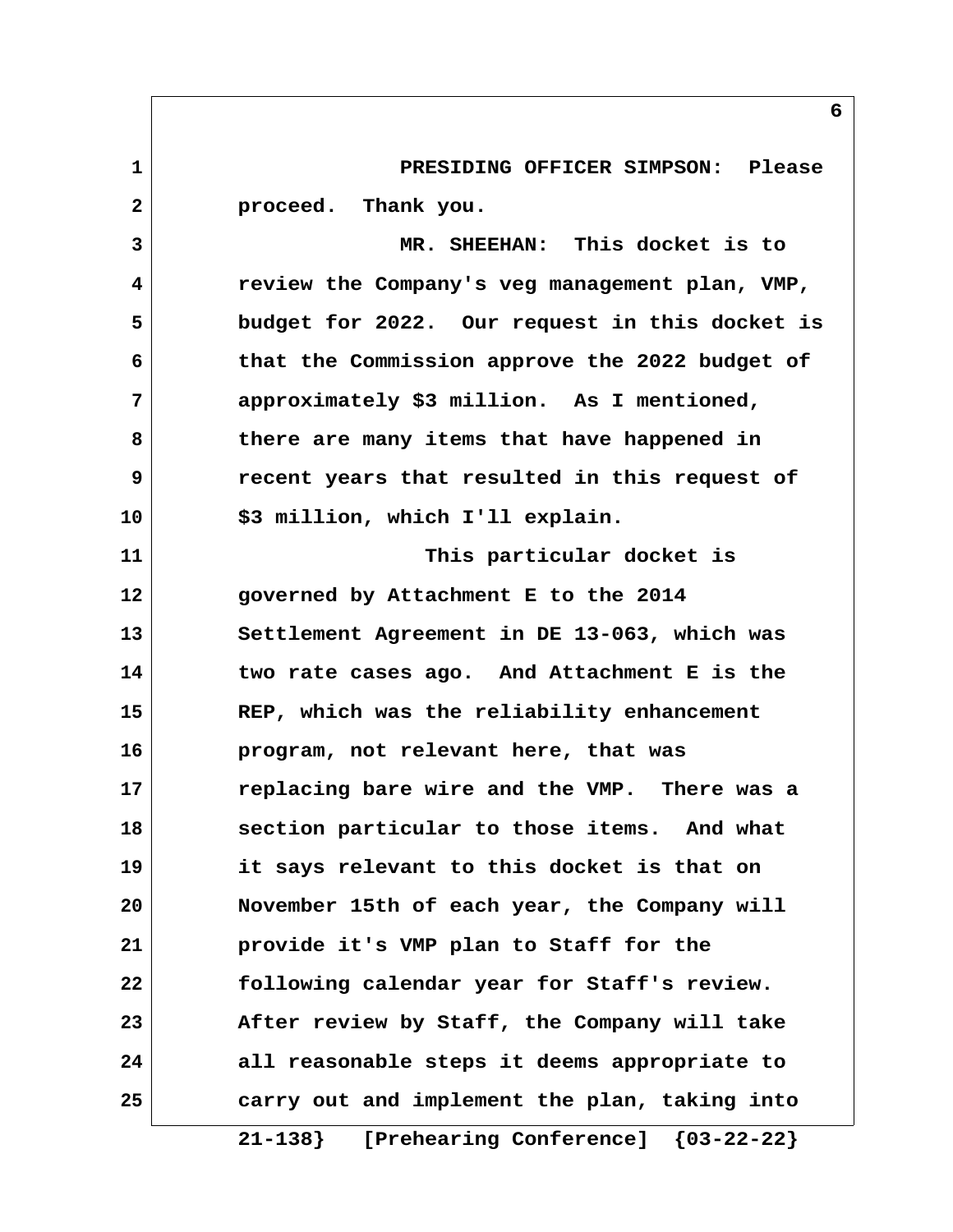**1 account comments by Staff.**

 **2 Of course, November of 2021, 3 Staff didn't exist as its former self, and 4 the Company elected to file the plan here 5 with the Commission rather than just with the 6 Department of Energy. In the past, this did 7 not result in a docket. We'd have the 8 conversation with Staff, and we would proceed 9 with our budget, knowing what they had told 10 us, sometimes agreeing, sometimes not; but at 11 least we went into the year with an 12 understanding. Again, we elected to file it 13 here, and of course the Commission opened 14 this docket. 15 The next provision of the 16 settlement governs the reconciliation docket 17 that we just filed, which requires that 18 filing by March 15 of each year, where the 19 Company reconciles the amount spent in the 20 prior year compared to the amount that was 21 approved in rates. 22 As I mentioned, this docket, 23 the reconciliation docket, and the veg 24 management program in general will be**

**25 thoroughly reviewed in the upcoming rate case**

 **21-138} [Prehearing Conference] {03-22-22}**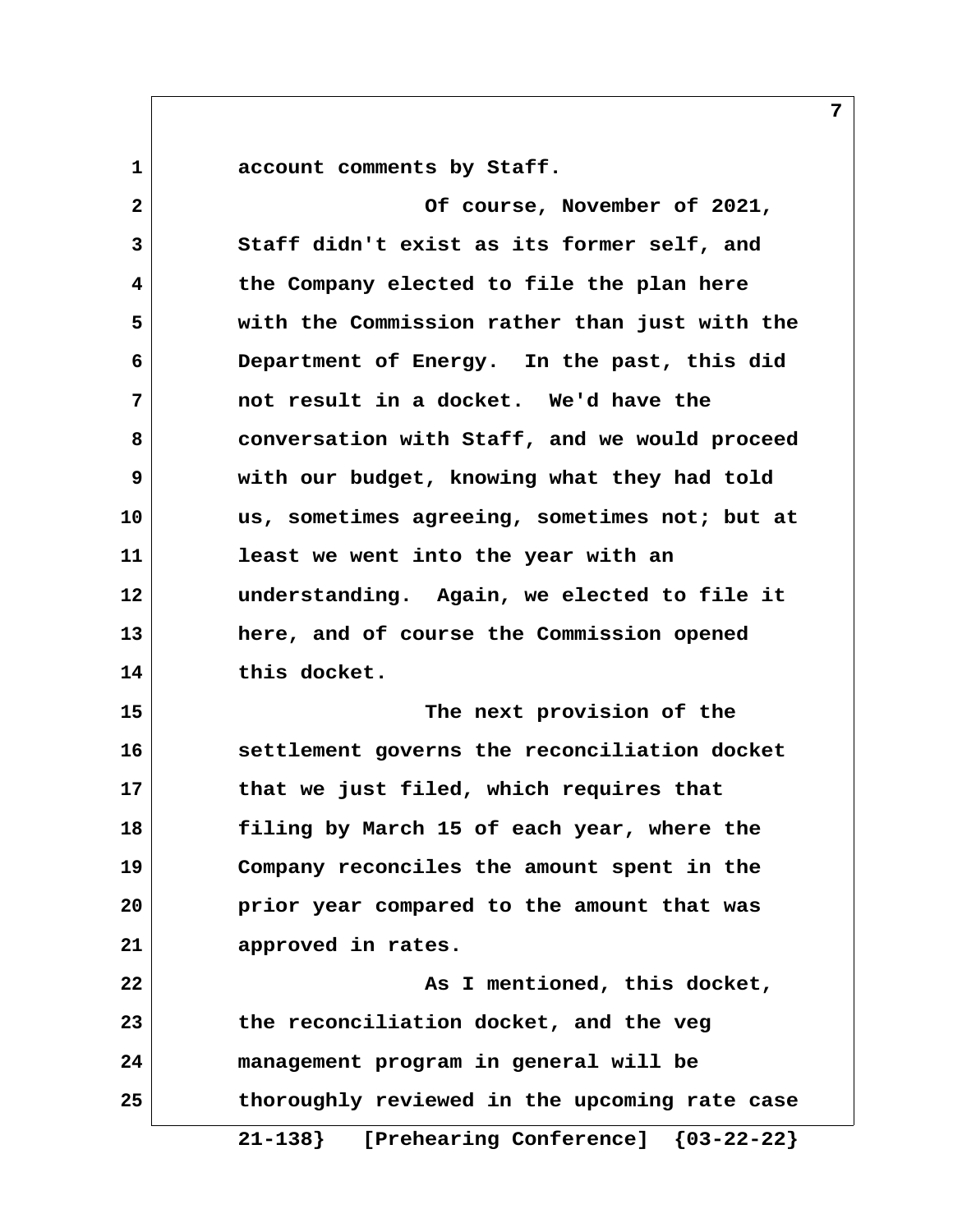1 1 to address the following issues.

 **2 A number of things have 3 happened in the last few years, and they are 4 the following: In the 2016 rate case, the 5 Commission approved the Company moving from a 6 five-year cycle to a four-year cycle. Real 7 rough numbers, we have a thousand miles of 8 vines. And these aren't accurate numbers, 9 but just give you an illustration, under a 10 five-year cycle we would trim 200 each year, 11 200 miles each year; under a four-year cycle 12 we would be trimming 250 each year. When you 13 switch from a five- to a four-year cycle, it 14 is more expensive in the short term because 15 you are covering more miles per year, but in 16 the long term, since you're there more 17 frequently, the trimming is less intensive; 18 you're getting back to those spots more 19 quickly. And we projected it, and the basis 20 for the move was better reliability and 21 better costs. In the short term, however, it 22 is an increase in mileage. 23 The second factor is we have 24 lost the contribution from Consolidated 25 Communications. Under the vintage 1980**

 **21-138} [Prehearing Conference] {03-22-22}**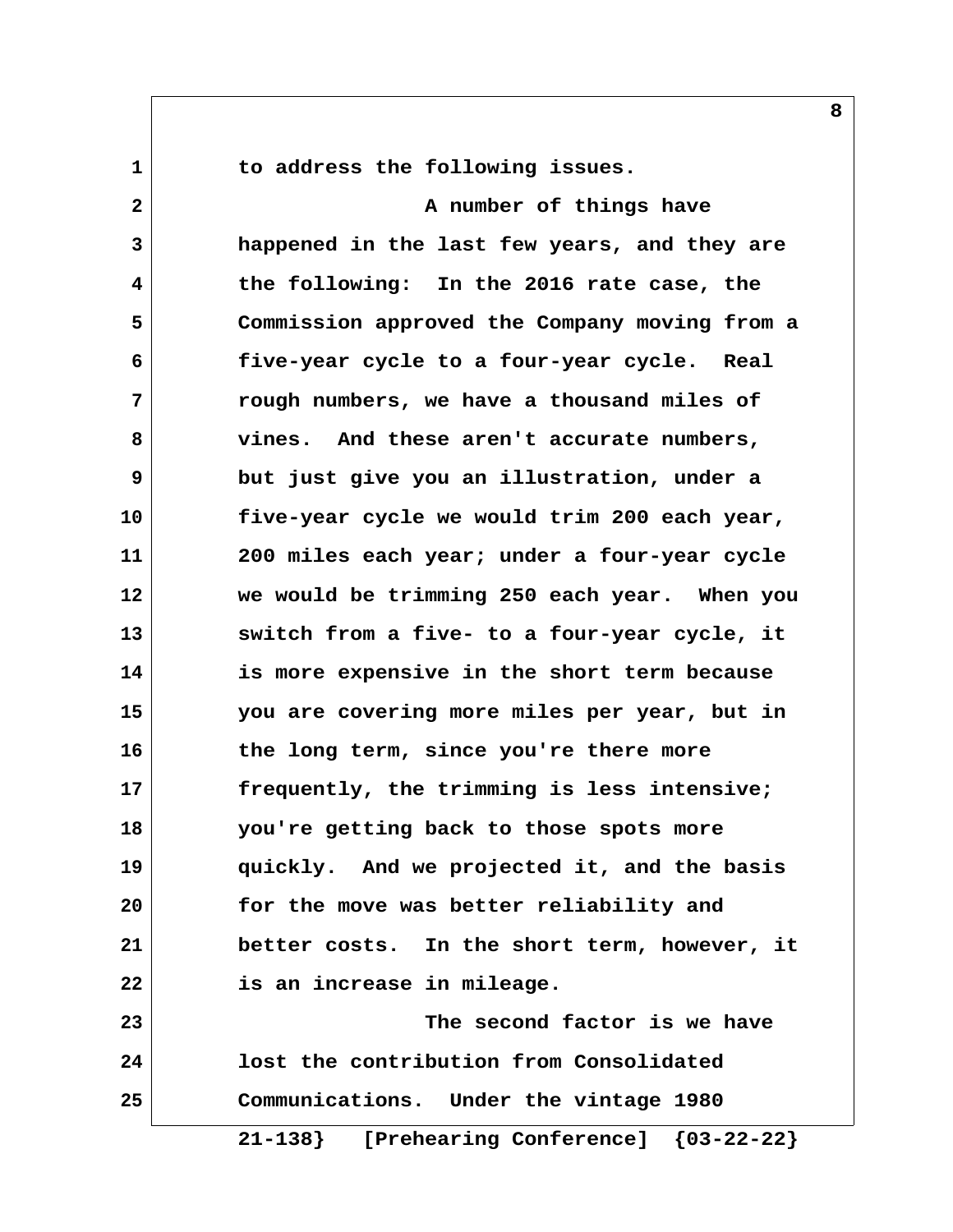**1 agreement between Liberty and Consolidated, 2 Consolidated obviously was its predecessor 3 then, contributed a certain amount of money 4 each year to the veg management. That number 5 was roughly half a million dollars a year in 6 recent years. That contract contained 7 another provision going back to 1980 that 8 simply allowed them to walk away from that 9 part of the contract, and they did so a 10 couple years ago. So we have lost that 11 contribution.**

**12 The third change was a PUC 13 rule that went into effect a few years ago 14 that requires the -- defines the distance 15 that we had to trim away from lines. The new 16 rule requires eight feet of side clearance. 17 Granite State Electric for decades had been 18 working under a side clearance of six feet. 19 So our corridors were very mature six-feet 20 corridors. To comply with eight feet, we are 21 cutting a lot of big trees because they had 22 never been cut before. So that was another 23 change that we're trying to implement that 24 puts upward pressure on costs.**

**25 Another change was we had a 21-138} [Prehearing Conference] {03-22-22}**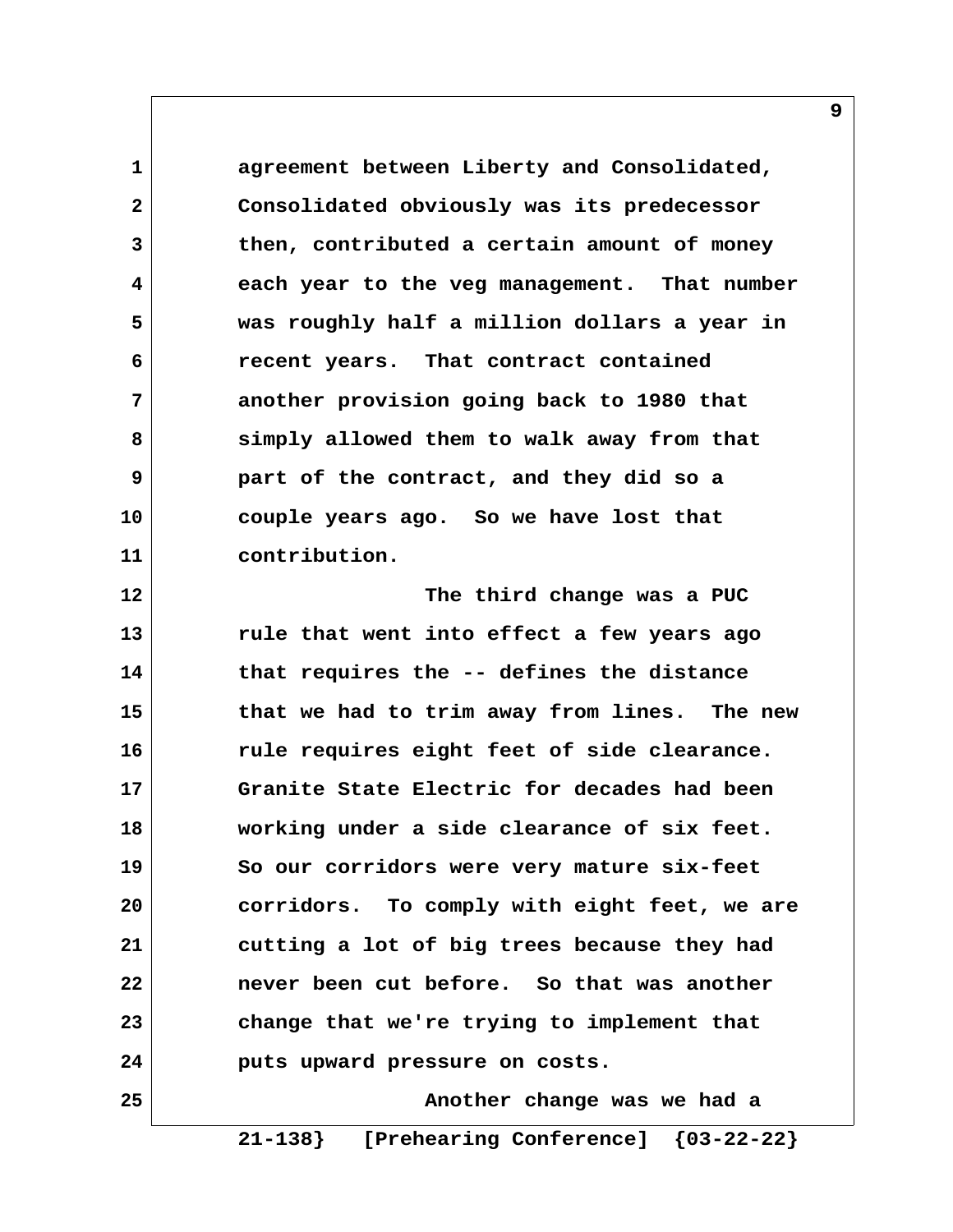**1 very favorable long-term contract with our 2 tree-trimming contractor, Asplundh. We 3 signed it, I'm not exactly sure of the year. 4 I think it was in effect '16 or '17. That 5 contract expired at the end of '20. By the 6 time it expired, it was well below market. 7 We advised the Commission and others as those 8 years were going along that the good days 9 will end when that contract ends. And in 10 fact it did. We went out to bid in the 11 summer of '20 for the next four-year contract 12 beginning '21, and the prices jumped 13 significantly. 14 Another issue is the Company 15 that wanted that contract to begin in 2021 16 for the next four years, Clearway, did not do 17 well. And if you review the testimony,**

**18 you've seen that almost exactly a year ago, 19 in March of 2021, they simply walked off the 20 job. They were struggling the first couple 21 months. We worked hard to get them up to 22 speed to help them, and they simply said, 23 "We're not going to make payroll. We're 24 leaving." So that left us in a tough spot, 25 obviously. We turned to the No. 2 bidder,**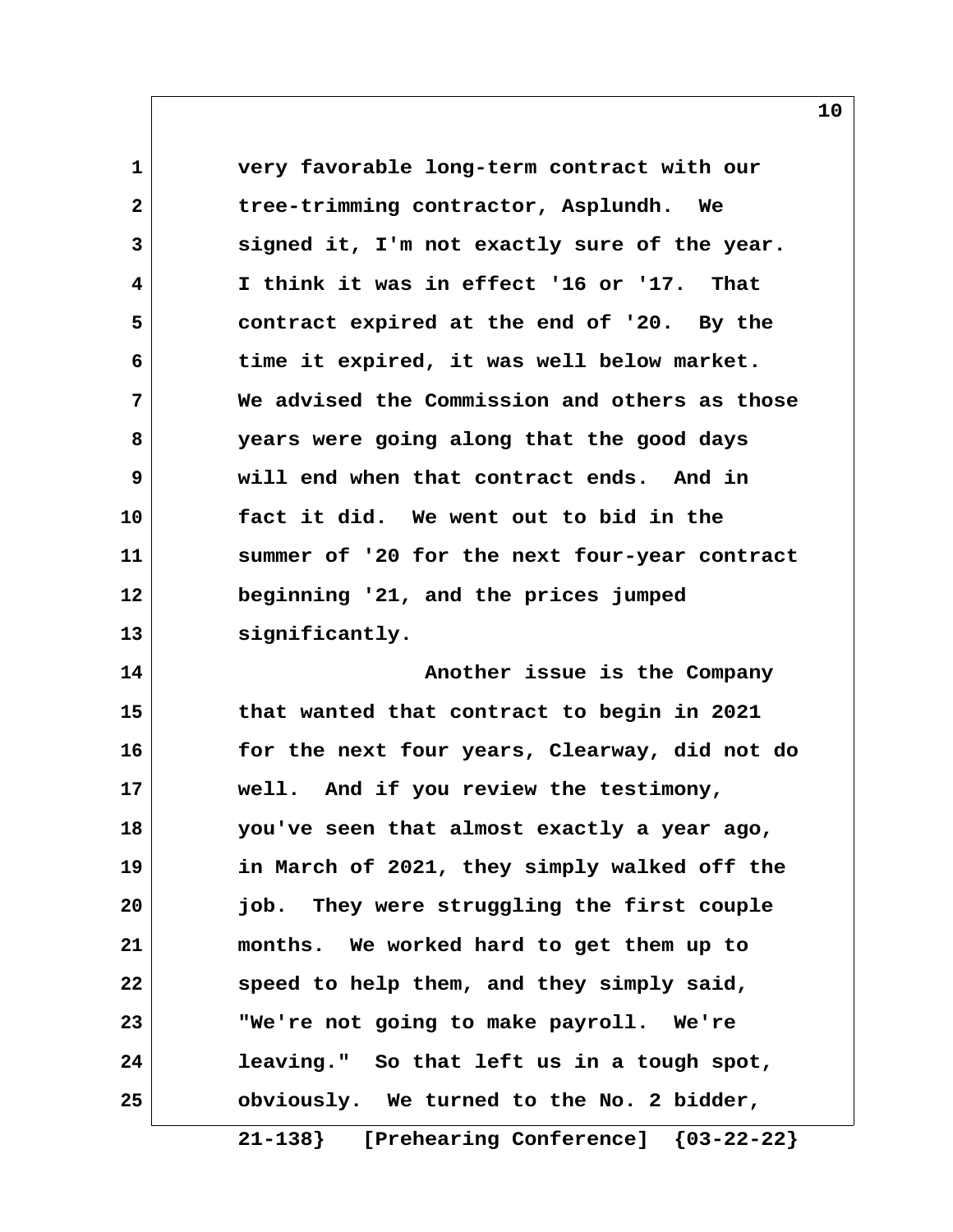**1 which was Asplundh. They did step in. They 2 charged more. They did not have enough crews 3 to do all the work that was planned, but they 4 at least "kept the finger in the dike," if 5 you will. So over 2021, we trimmed far less 6 than we planned because of that change and 7 some of these other factors. 8** So you put all that together,  **9 and what happened? First, we trimmed about 10 85 miles last year of the projected 200-plus. 11 The primary reason was the Clearway default, 12 the time it took to get the replacement 13 contractor up to speed, and the fact that 14 that replacement contractor simply couldn't 15 get enough bodies to do the work. Another 16 underlying factor here is people who do tree 17 work have been leaving to go out west or 18 leaving the industry altogether. It's a very 19 much smaller pool of workers. All the 20 utilities are competing for them. The prices 21 go up. Classic supply and demand. 22** Second, because of those **23 factors, we trimmed only 85 miles. The cost 24 per mile was significantly higher in the 25 past. Our approved -- what's approved in**

 **21-138} [Prehearing Conference] {03-22-22}**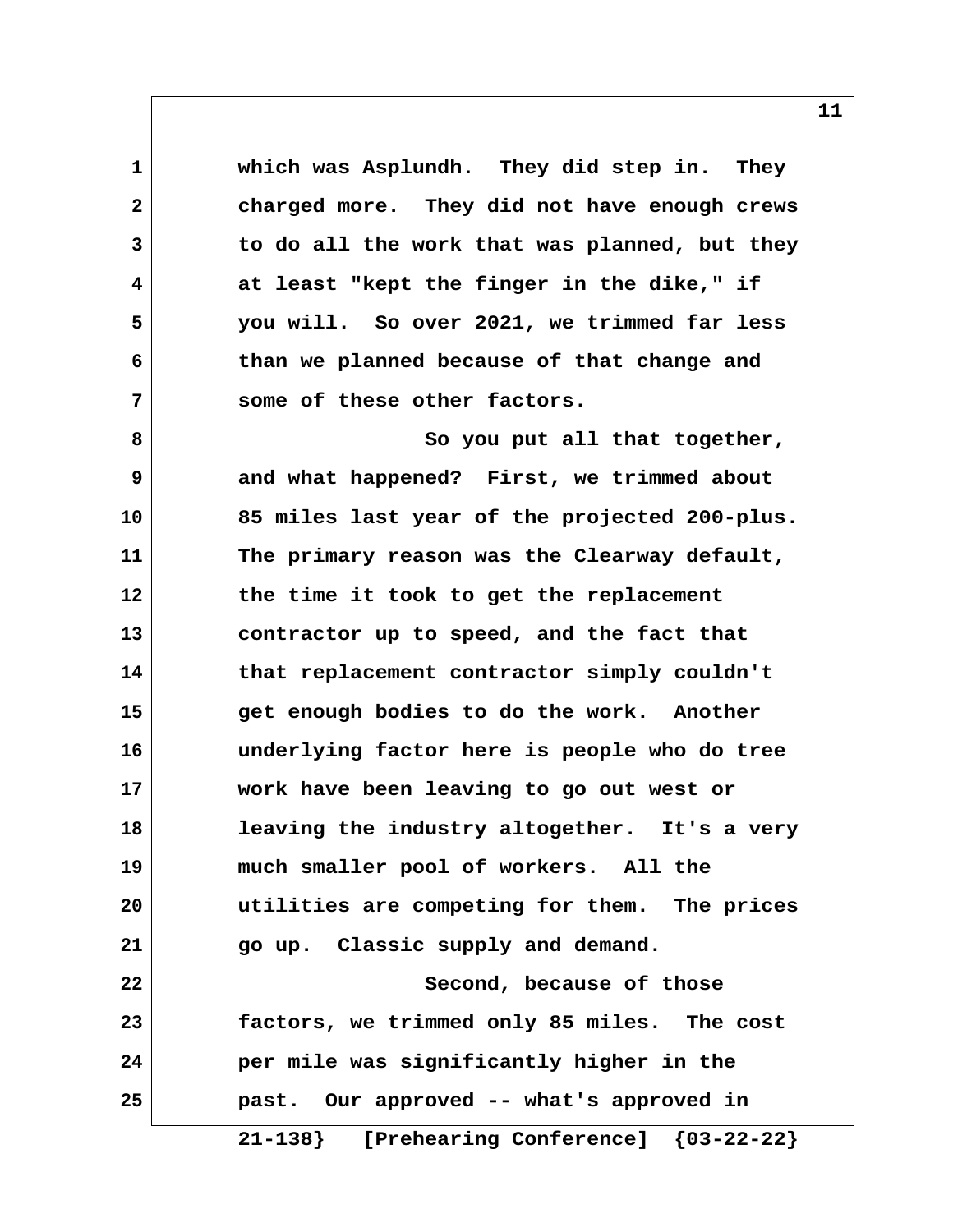**1 rates for annual trimming is \$2.4 million. 2 That came out of the rate case, the '19 rate 3 case that settled in 2020. 4 So we were supposed to spend 5 2.4 million per year. Last year we spent 1.9 6 million. Not in this docket, but in a 7 companion docket, we're asking the Commission 8 to approve moving that underspent into 2022. 9 And that is allowed under the language of the 10 Settlement Agreement and the Order. But 11 that's how we get to the \$3 million budget 12 that we've proposed here, is the 2.4 that's 13 in rates plus the \$500,000 we didn't spend 14 last year gets you to \$3 million. I'm 15 obviously using lawyer math. 16 The third result of all of 17 this is we're seeing a -- possibly seeing a 18 downward trend in reliability metrics. We 19 have trimmed less. And when you trim less, 20 more trees fall on wires and cause problems. 21 We had a number of years with a steady 22 improvement of reliability. The graphs were 23 all trending down. And now we've seen a tick 24 up. The metrics in this field are not 25 immediate sometimes, as you all know. You**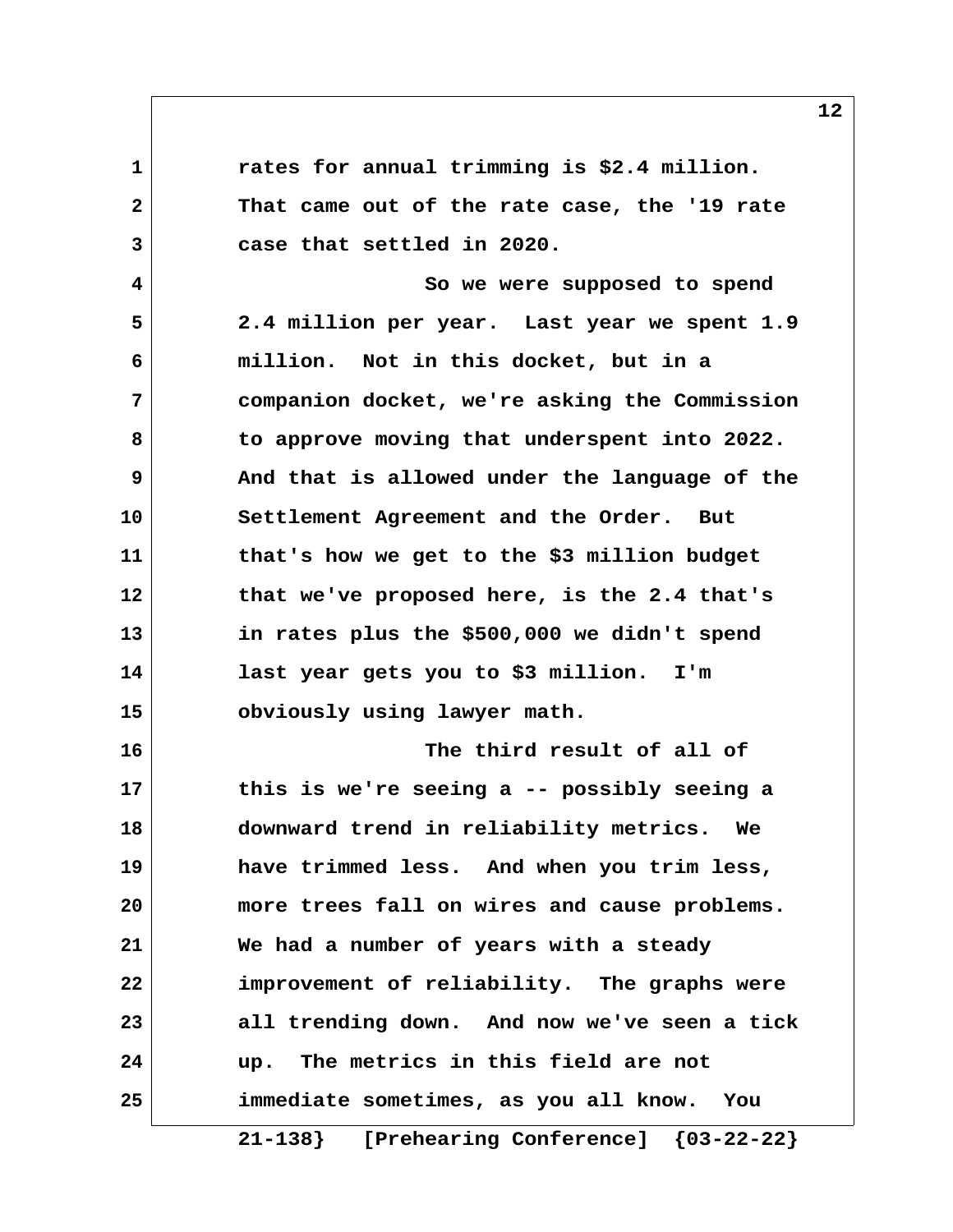**1 get blips because of the weather and the 2 like. But the initial numbers are that we're 3 seeing an upward trend, or a poor trend in 4 those metrics.**

 **5 So that leaves us now in 2022 6 with a lot of catch-up to do. And that's the 7 budget we presented to you, the \$3 million 8 budget. And in the testimony, the plan 9 outlined in detail what we hope to do with 10 that \$3 million to begin catch up and begin 11 to set the stage for the proposal we will 12 make in the rate case next year. Frankly, 13 that proposal is going to be a significant 14 increase in the VMP budget. For all these 15 reasons, it's simply going to take a lot more 16 than \$2.4 million per year to, A, catch up, 17 and, B, do all the work that we should be 18 doing every year.**

**19 And that leaves the Commission 20 and us with the two big factors that I think 21 inform VMP budget decisions. First, we 22 obviously have to trim trees. If we don't, 23 bad things will happen. And if we don't keep 24 up, you know, this is one of the classic 25 cases of deferred maintenance, we'll pay a**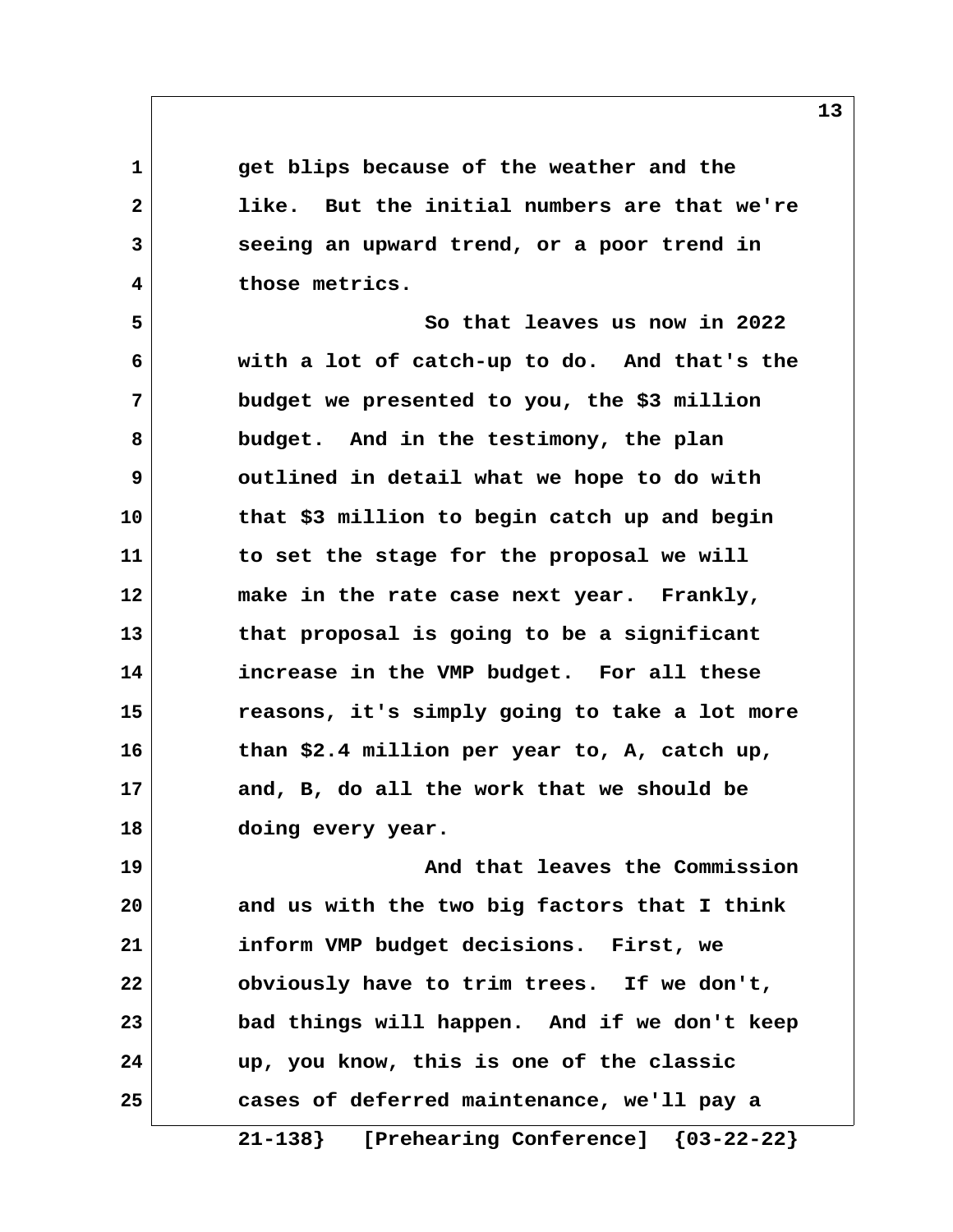**1 lot down the road. And obviously, if we 2 don't trim trees, reliability goes downhill 3 fast. On the other side, of course, this 4 costs money. We all appreciate that there's 5 a sensitivity to rates. And so you end up 6 with this tension of spend more money to get 7 better performance by cutting trees; spend 8 less money and don't cut the trees and get 9 poor performance. There's always trying to 10 find the right balance between those two 11 factors. And we're here to work with the 12 Staff, DOE and the Commission to find that 13 right balance today, and certainly more 14 substantively the upcoming rate case. Thank 15 you. 16 PRESIDING OFFICER SIMPSON: Thank 17 you, Mr. Sheehan. 18 Mr. Dexter. 19 MR. DEXTER: Thank you, 20 Commissioner. We appreciate the background 21 provided by Attorney Sheehan. And I don't 22 think I disagree with any of the procedural 23 discussion that he gave, in terms of the 24 history of the program. From the Department of 25 Energy's perspective, we were Staff of the PUC**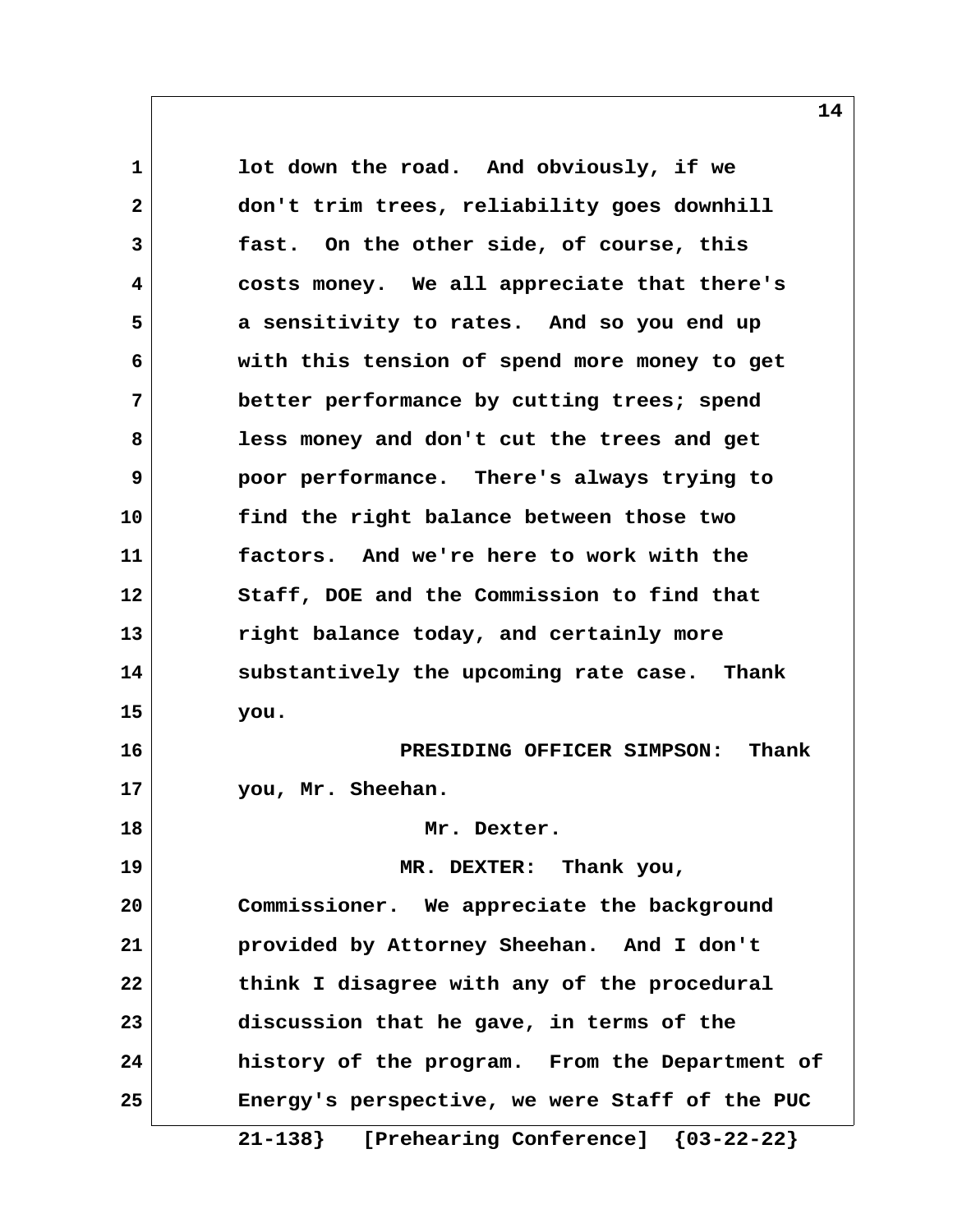**1 at the time the last rate case was settled, 2 presented and approved. And our role in this 3 case, our objective in this case is that this 4 2022 plan conform to the requirements that were 5 set out in the 19-064 rate case because that's 6 the time period that's covered by that 7 settlement.**

 **8 It appears that the Company 9 has come up with a budget that is in the 10 ballpark of what was agreed to in the 19-064 11 rate case. But unfortunately, the work 12 that's being done under that budget is 13 significantly less than what was envisioned 14 when the rate case settlement was presented 15 and approved, in that, that rate case 16 settlement included a four-year trim cycle 17 which, you know, was not completed, frankly. 18 And we've heard the reasons from the Company, 19 you know, why it wasn't completed. But 20 that's something that we will be looking at 21 in this case. In other words, what we're 22 trying to achieve here is compliance with the 23 19-064 settlement which included \$2.2 million 24 in rates and a four-year trim cycle, 25 compliant with the PUC rule that's been in**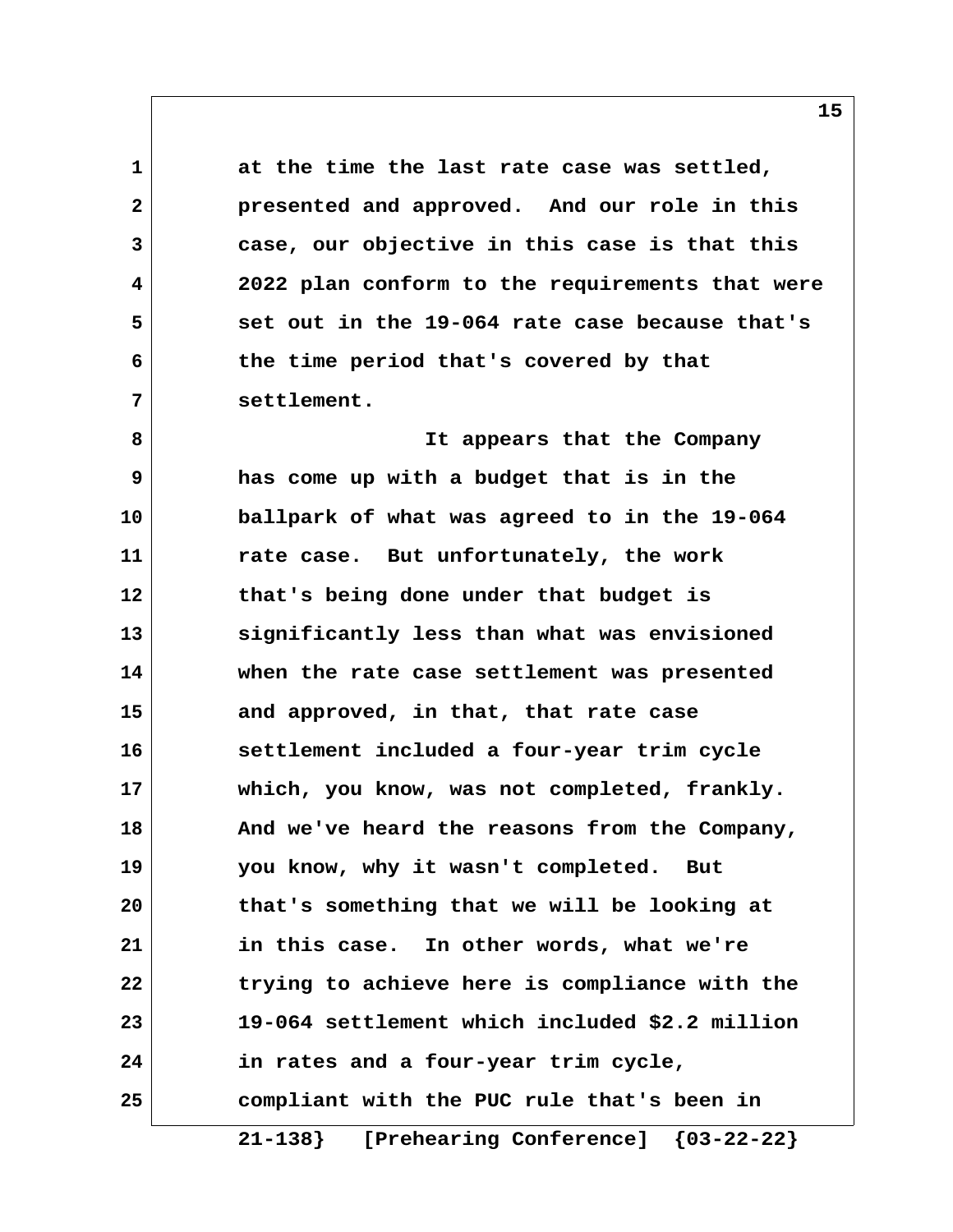**1 place now for five or six or seven years, or 2 something like that. I'm not sure exactly. 3 The Company has indicated that 4 the budget from the rate case was 2.4 5 million. DOE wants to go back and look at 6 what was built into that settlement. My 7 recollection, without having delved into 8 this, is that it was 2.2 million built into 9 rates, with the opportunity for a 10 percent 10 overflow, which would get you to the 2.4 11 million that Attorney Sheehan mentioned. I 12 don't recall whether the 2.4 was actually 13 built into the rates or that was something 14 that needed to come in and be requested in a 15 reconciliation docket. It's not a big issue, 16 but it's something we want to look into. 17 I agree with Attorney Sheehan 18 that this phase of this proceeding has not 19 been docketed in the past. This is something 20 that, according to the settlement back in 21 13-063, was done informally. It was usually 22 meeting between the Staff of the PUC and the 23 Company, and I guess the Attorney General 24 from time to time -- I'm sorry, the Consumer 25 Advocate from time to time. I'm not sure**

 **21-138} [Prehearing Conference] {03-22-22}**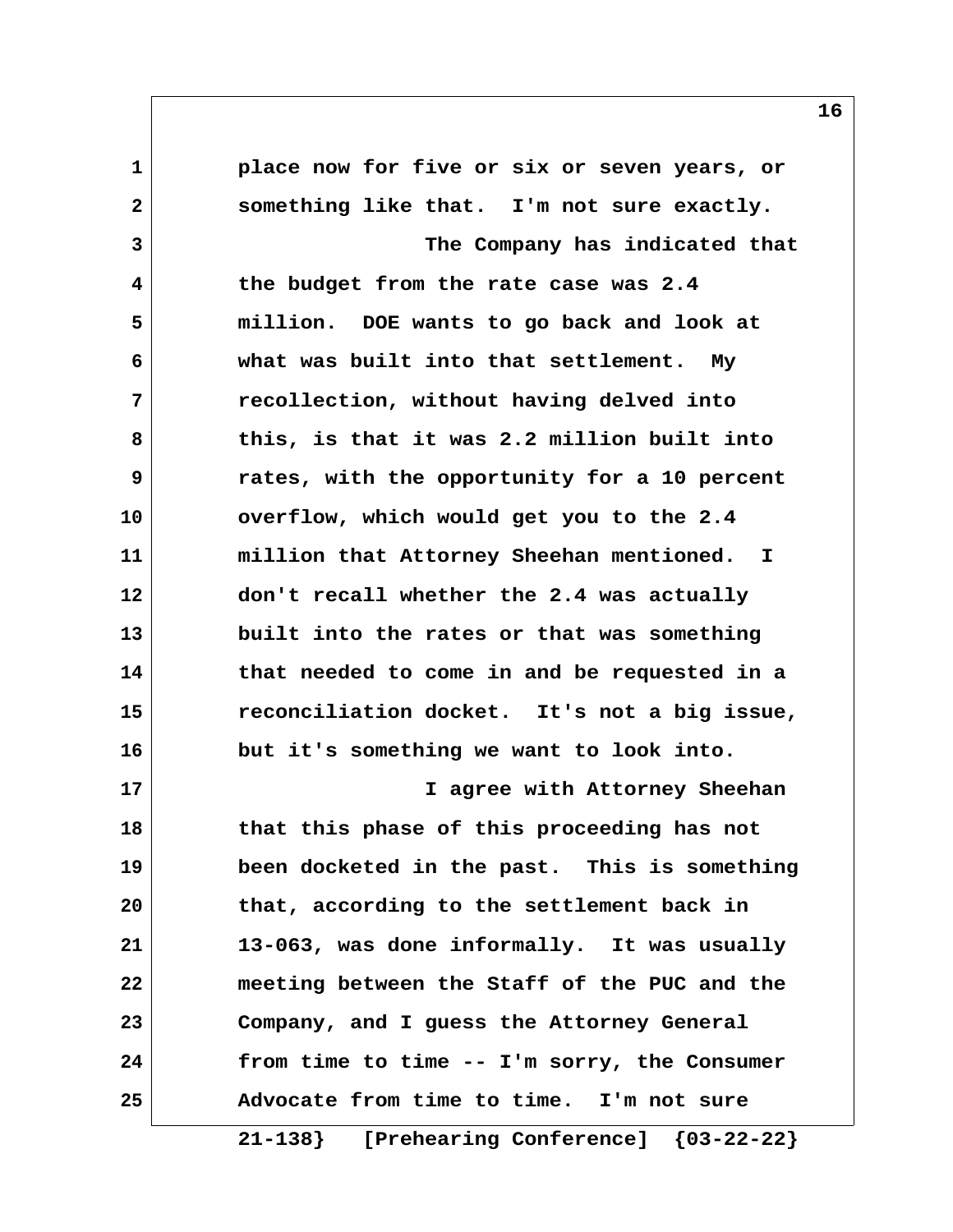**1 exactly if they participated.**

 **2 Having been docketed, we agree 3 with the Company that the issue before the 4 Commission is whether or not the budget that 5 they presented is reasonable. So we agree 6 that's the issue. We agree that the yard 7 stick for measuring whether that's reasonable 8 is how closely it conforms to the agreement 9 from 19-064; and if it doesn't, are there 10 good reasons, you know, why it doesn't. So 11 those are the issues we'll be discussing. We 12 want to hear more about the Clearway 13 situation that came up. We want to explore 14 the absence of payments from Consolidated. 15 And also we want to look at the allocation of 16 the \$3 million, how it is spread across the 17 various veg management activities that are 18 laid out line by line in the budget. 19 And I guess the one thing 20 we're hearing from this, which does not come 21 as a surprise, is that there will be a 22 significant request for increased funds in 23 the next Liberty electric rate case, which we 24 understand is coming in 2023. So we will 25 consider ourselves put on notice. As I said,**

 **21-138} [Prehearing Conference] {03-22-22}**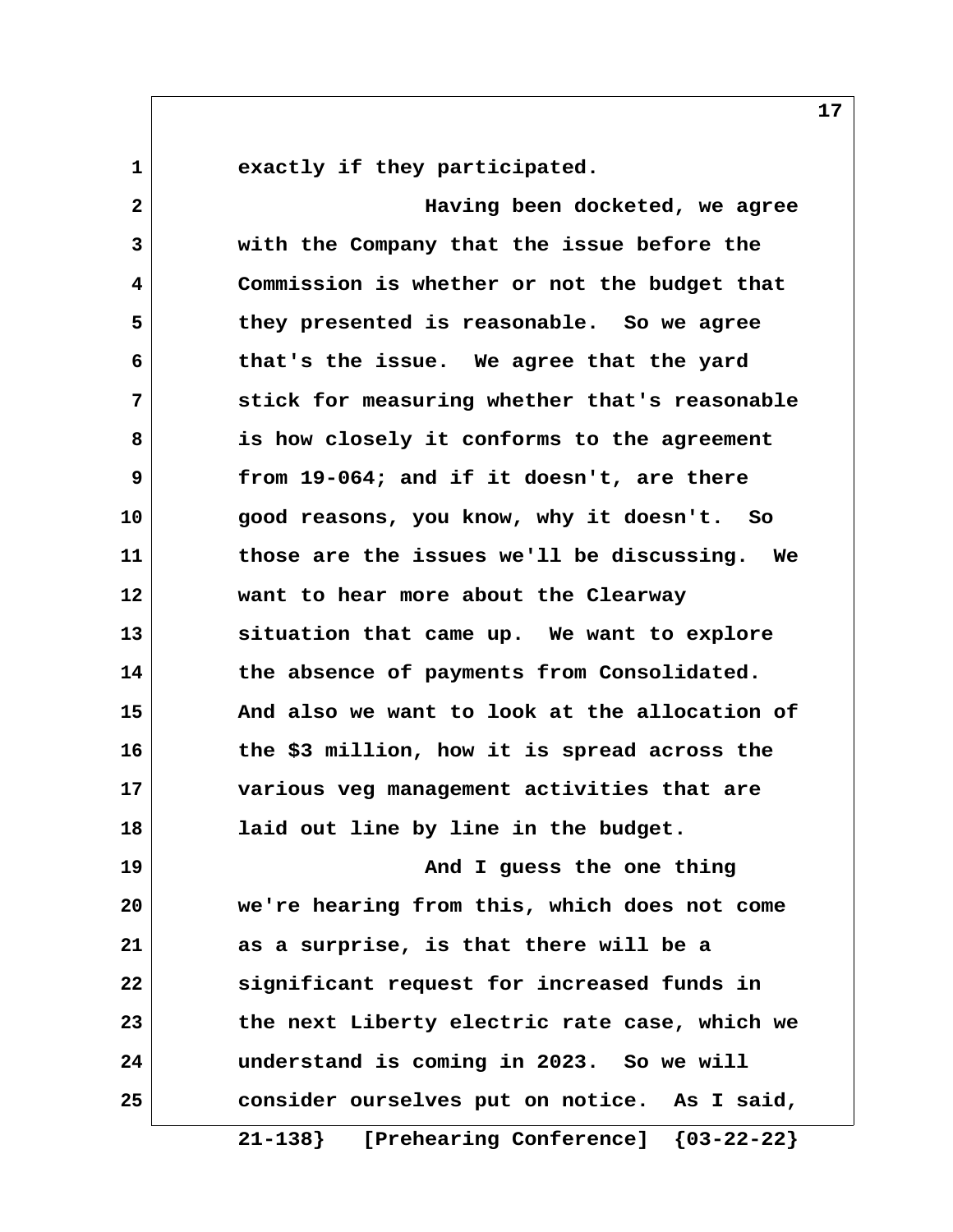**1 that does not come as a surprise based on 2 some of the information we've been seeing 3 from the Company over the past couple of 4 years. But in our view, that's for that 5 case, not for this case. This case, as I've 6 said a number of times, is conformance with 7 the 19-064 Settlement. 8 Mr. Sheehan -- Attorney 9 Sheehan was kind enough to put together a 10 draft procedural schedule, which we've 11 reviewed and want to talk about at our tech 12 session which follows this. And I believe we 13 will be presenting a joint proposed 14 procedural schedule sometime shortly after 15 the tech session, as requested in the 16 Commission's procedural order that 17 established this prehearing conference. 18 So with that, that completes 19 my opening statement. 20 PRESIDING OFFICER SIMPSON: Thank 21 you, Attorney Dexter. And a collaborative 22 process on a procedural schedule is greatly 23 appreciated by the Commissioners. Thank you. 24 I think the Company and the 25 Department have noted some areas that we've 21-138} [Prehearing Conference] {03-22-22}**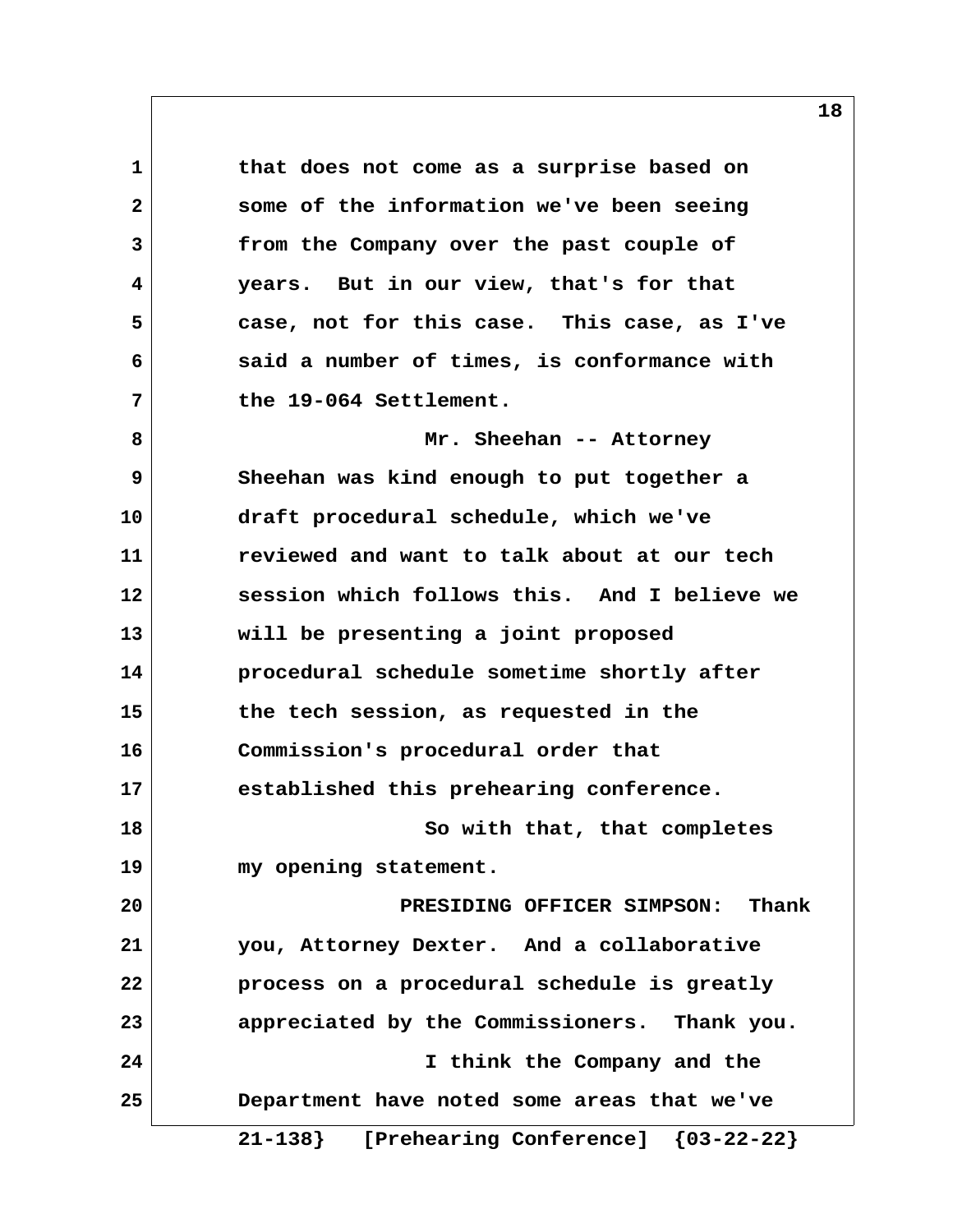1 also found were ripe for review. We noted in  **2 our commencement of the adjudicative 3 proceeding and notice of preconference order 4 that we were interested in seeing further 5 discussion and analysis prior to a final 6 hearing on this matter regarding accounting 7 for the Company's projected costs of the 8 calendar year 2022 vegetation management 9 plan; whether the plan and proposed budget 10 are consistent with prior Commission orders; 11 and what actions the Company has taken and 12 will take to control costs. 13 We recognize that for this 14 prehearing conference the Company witnesses 15 may not be prepared to comment today. We did 16 identify some areas with alignment in many 17 respects to what the Department and the 18 Company have identified, where it would be 19 helpful if the Company could provide more 20 insight and additional testimony. Those 21 areas include: How the goals of the 22 Settlement in the DG 06-107 Settlement in 23 Order 24,777 have been met or not been met; 24 whether changes to the process for annual 25 reconciliation of REP and VMP costs are**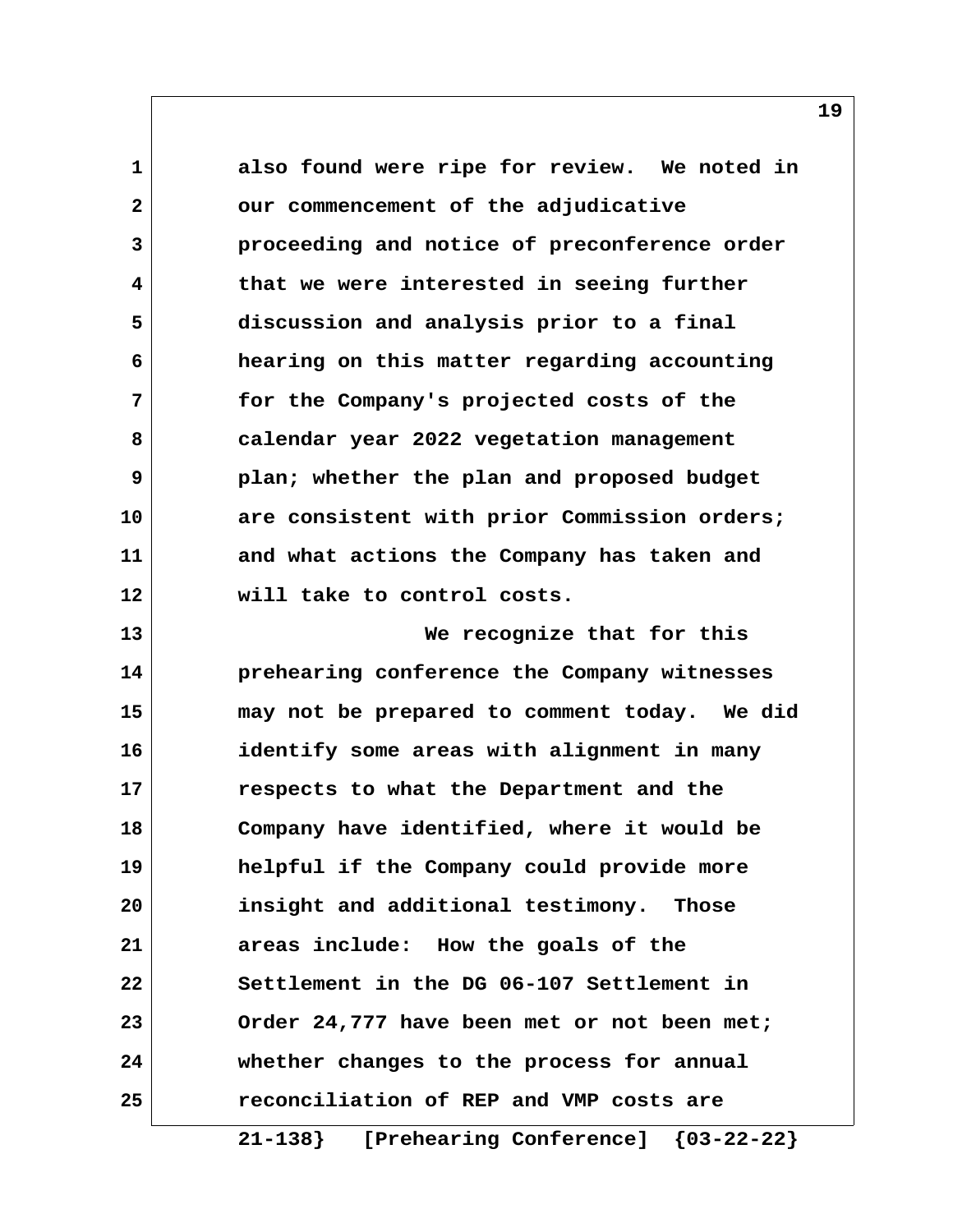**1 warranted; Company analyses, including cost 2 benefit and impacts to reliability metrics, 3 including SAIDI and SAIFI; the cycles used 4 for vegetable management; possible options 5 for addressing the loss of revenue for 6 vegetable management by joint owners and 7 attachers; whether changes to PUC rules, 8 specifically PUC 307.10, should be discussed, 9 given that the changes identified by the 10 Company as an area of concern occurred eight 11 years ago; and a discussion concerning 12 whether REP and VMP costs would be better 13 reconciled in the Company's general rate 14 cases as noted. We would encourage the 15 parties to consider these questions 16 throughout their discussions in this 17 proceeding. And as mentioned by the Company, 18 and I believe the Department as well, we'd 19 appreciate any updates with respect to the 20 reporting requirements as per the DG 06-107 21 Settlement, as modified by subsequent 22 settlements and orders. We would anticipate 23 that such reports would be prepared by the 24 Company, provided to Energy for their review, 25 and available to the Commission well in**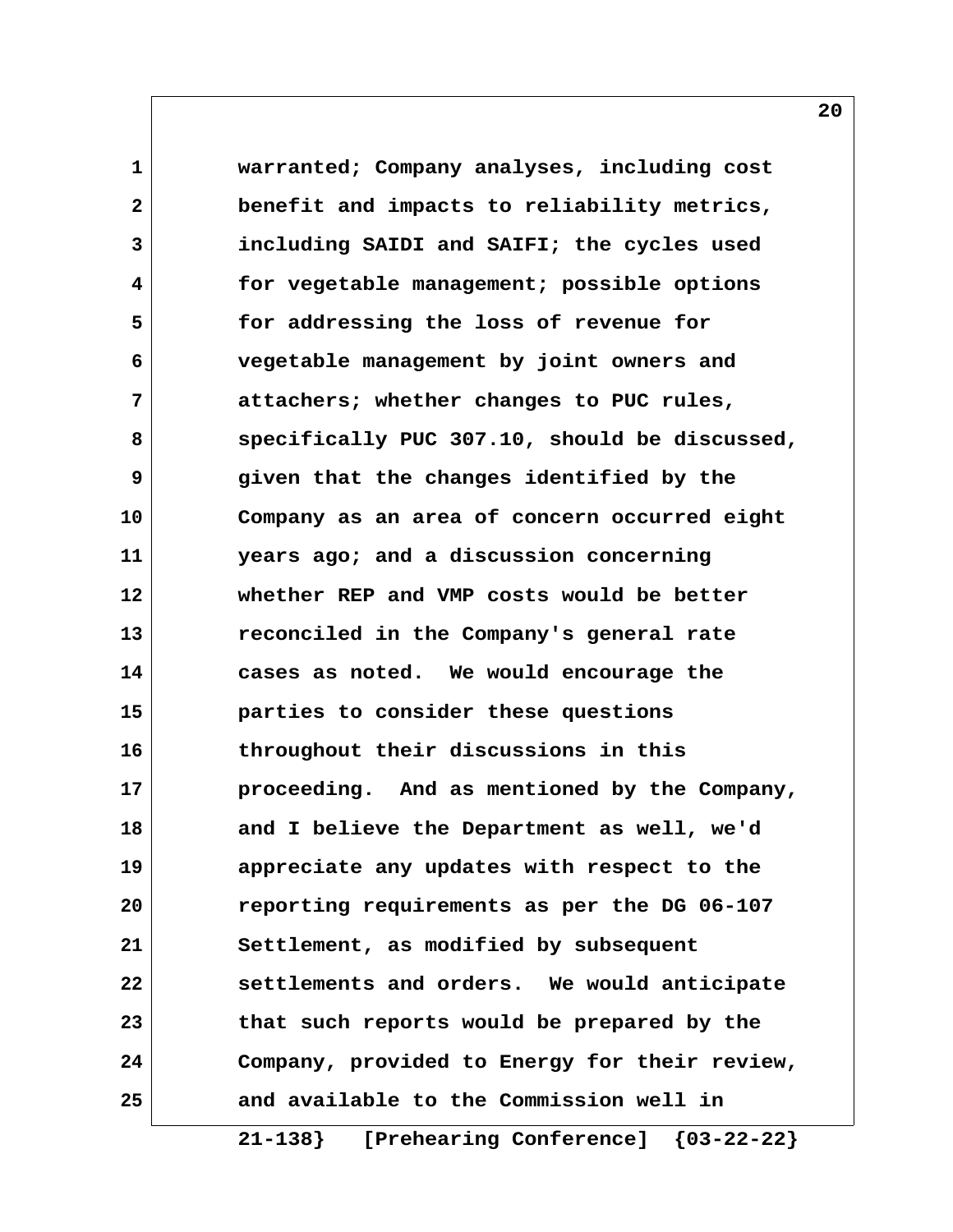**1 advance of the final hearing on this matter. 2 Is there anything else that 3 the parties would like to discuss today? 4 MR. SHEEHAN: So the schedule that 5 we have informally exchanged, the basic track 6 was to get this case resolved at the same time 7 as the reconciliation, which is a relatively 8 short track. That's the mainline rate change. 9 So that was sort of the framework we used. And 10 again, as Mr. Dexter said, we'll finalize it 11 for your review. The reason for that is it is 12 a 2022 budget, and we are in 2022. So it 13 can't -- the longer it goes into the year, the 14 harder it would be for us to react to any 15 change in that budget. So given the list of 16 information you've mentioned, a lot of it is 17 available, of course, and a lot of it's in the 18 testimony and in the plan. 19 But I guess the question is: 20 What does the Commission see us giving you, 21 if you accept that schedule, which would be a 22 hearing in a month? What do you foresee as 23 to how to get all that information to you? 24 Are you looking to -- expecting to see a 25 package of revised testimony that makes sure**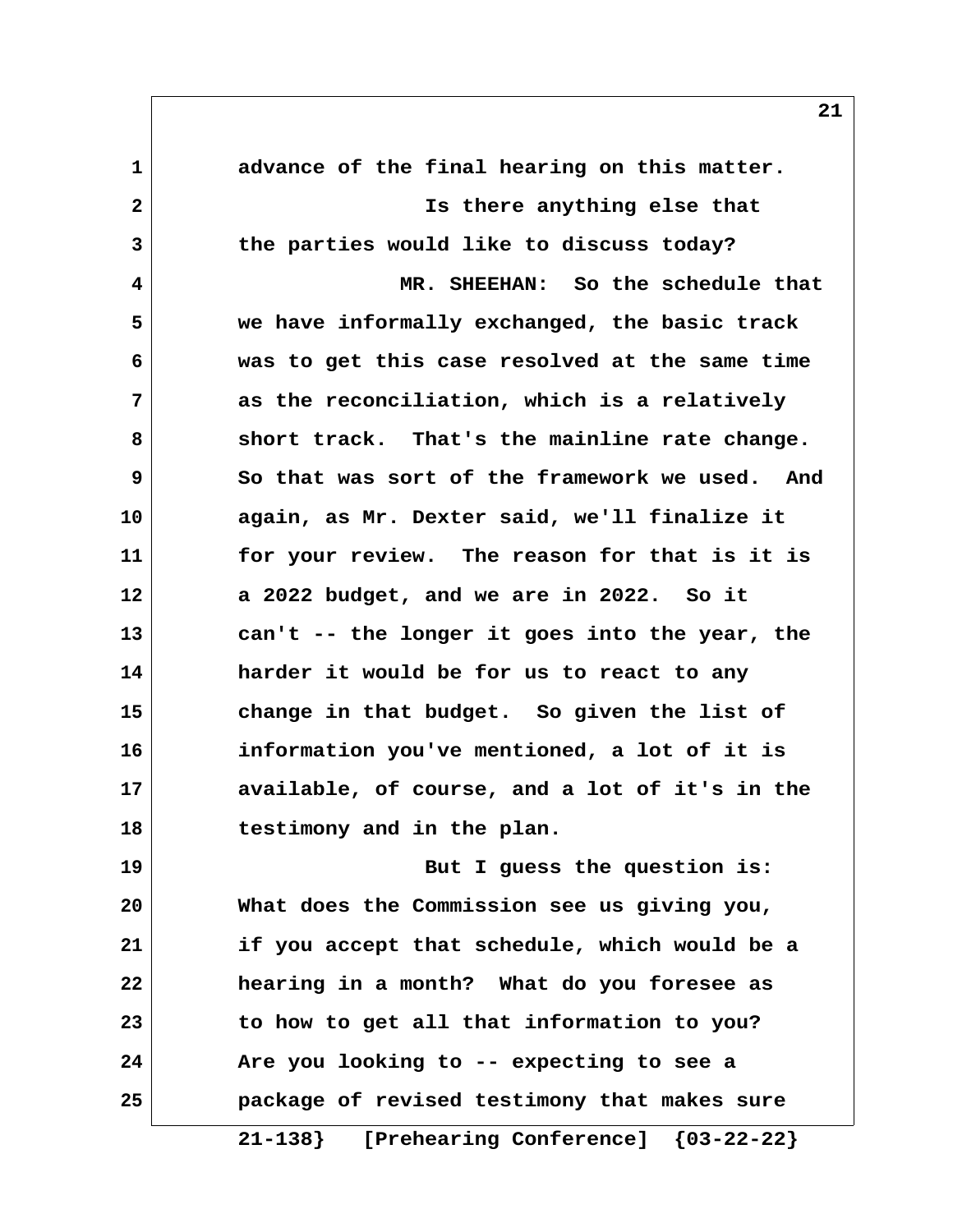**1 all those questions have been answered, or 2 live testimony on those topics would be 3 sufficient? Just so we give you what you're 4 looking for. 5 PRESIDING OFFICER SIMPSON: In 6 reaction to that, I would say if the Department 7 and the Company can provide us with a 8 procedural schedule that you both agree to, 9 then we can determine the next steps, 10 appropriate next steps from that given schedule 11 provided by both the parties. 12 MR. SHEEHAN: Okay. 13 PRESIDING OFFICER SIMPSON: And 14 Commissioner Chattopadhyay. 15 COMMISSIONER CHATTOPADHYAY: So 16 that I fully understand exactly what you're 17 saying, so the procedural schedule that you 18 have in mind right now, that is driven by the 19 need to wrap up things by May, if I understood 20 right. 21 But as far as the points that 22 Commissioner Simpson was making, it would be 23 helpful for us to understand what do you, the 24 parties, think, as well as the Company of 25 course, think that would work in terms of the**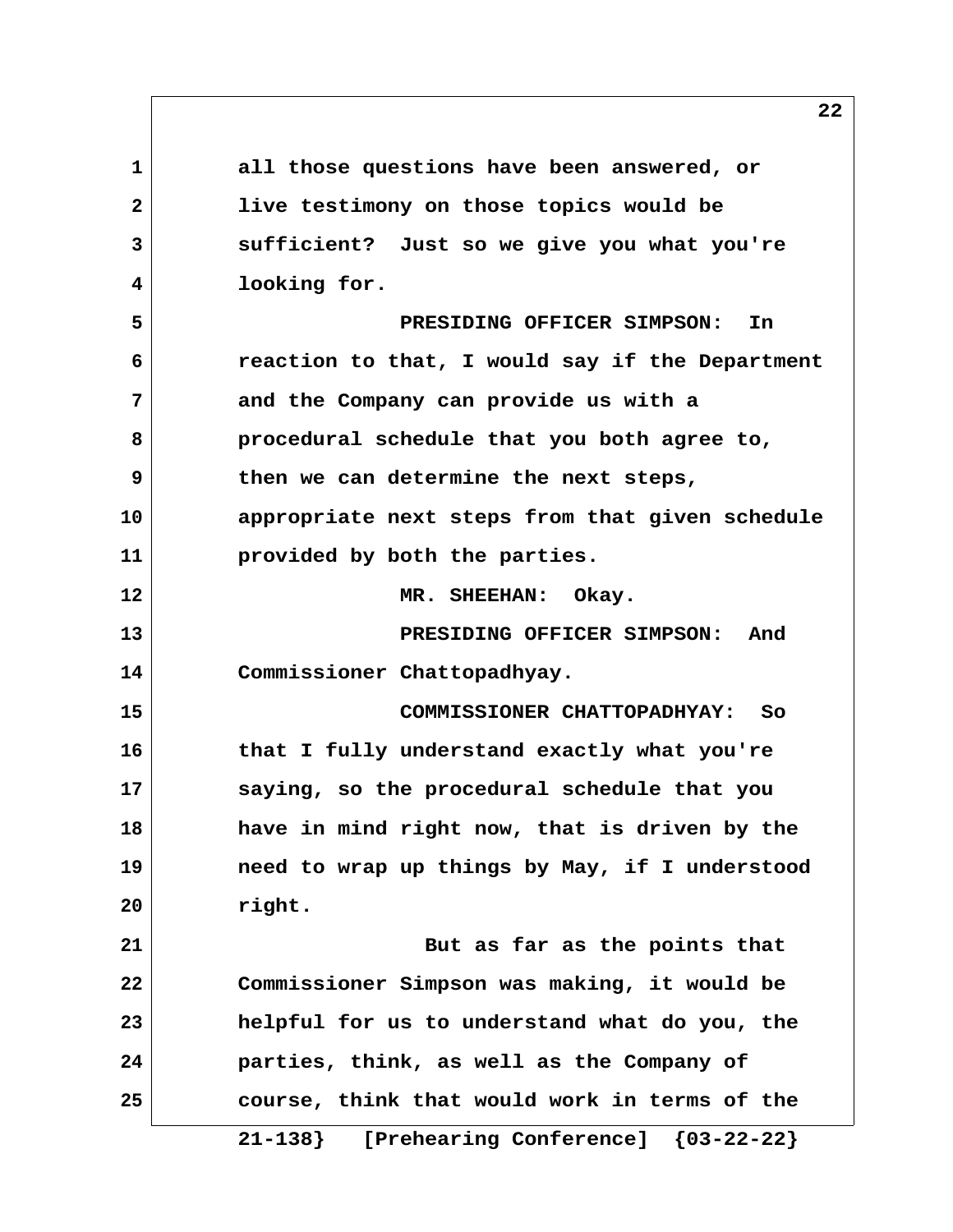**1 information that we are seeking. I mean, I'm 2 just -- personally, I don't believe there's 3 enough time to do it by May. But it's up to 4 the parties to think through it and come up 5 with a approach that would help us. 6 PRESIDING OFFICER SIMPSON: 7 Attorney Dexter, do you have something to add?** 8 | **MR. DEXTER:** Well, I'm not sure.  **9 I probably shouldn't say anything, but I'll 10 give it a shot. 11 Again, we go back to this was 12 set up years ago, a decade ago, as an 13 informal process. And each year the Company 14 filed a plan, and there was informal 15 discussions between the Staff and the 16 Company. And as I said, often it -- my 17 recollection was many years there was 18 agreement, some years there weren't 19 agreement. But the fact of the matter is the 20 Company had to go forward. And so they 21 presented a plan, we'd have the discussion in 22 the early part of the year, and by the time 23 tree-trimming season came around, they knew 24 what they were going to do. 25 I sympathize with the**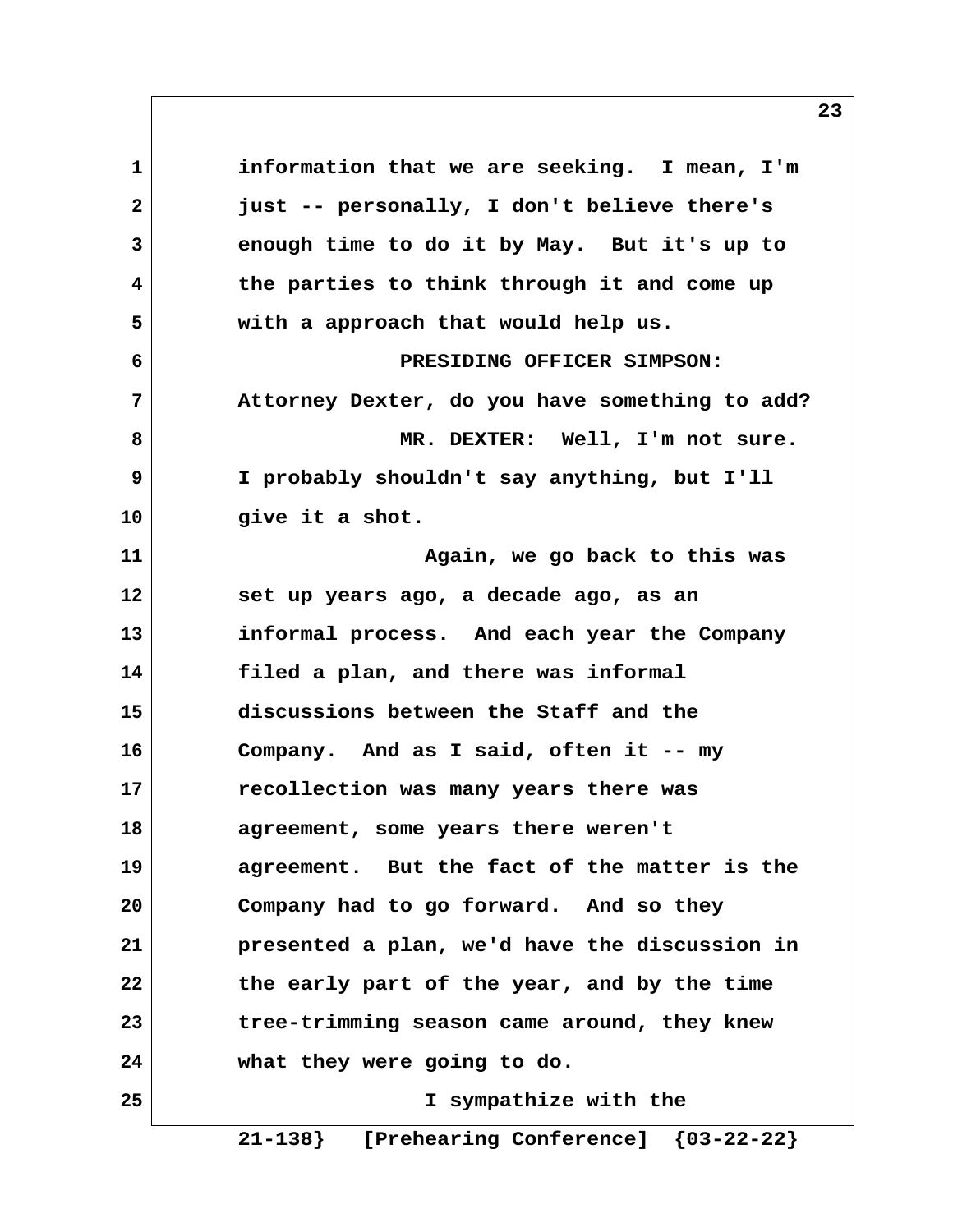**1 Company's position, that if this docket isn't 2 wrapped up in time for the tree-trimming 3 season, I'm not sure what we've accomplished. 4 So let's say we took three or four months and 5 went through all these detailed plans that 6 the Company has. If it's then too late for 7 them to implement -- again, getting back to 8 what the nature of this docket is, it's a, 9 you know, it's always been an informal 10 review, sort of to keep us in the loop as to 11 what the Company was doing. 12 The basic dollar figures were 13 set in the rate case, as I said. And in the 14 annual reconciliation dockets, there has been 15 some allowance for collection of over-spend 16 or under-spend. But typically they've been 17 over-spend. That docket was filed a week or 18 so ago. 19 But my understanding of that 20 docket, and correct me if I'm wrong, Attorney 21 Sheehan, that's a reconciliation of 2021 22 actual, not 2022. 23 MR. SHEEHAN: Correct. 24 MR. DEXTER: That, according to 25 the settlement back in 2013, allows for rate 21-138} [Prehearing Conference] {03-22-22}**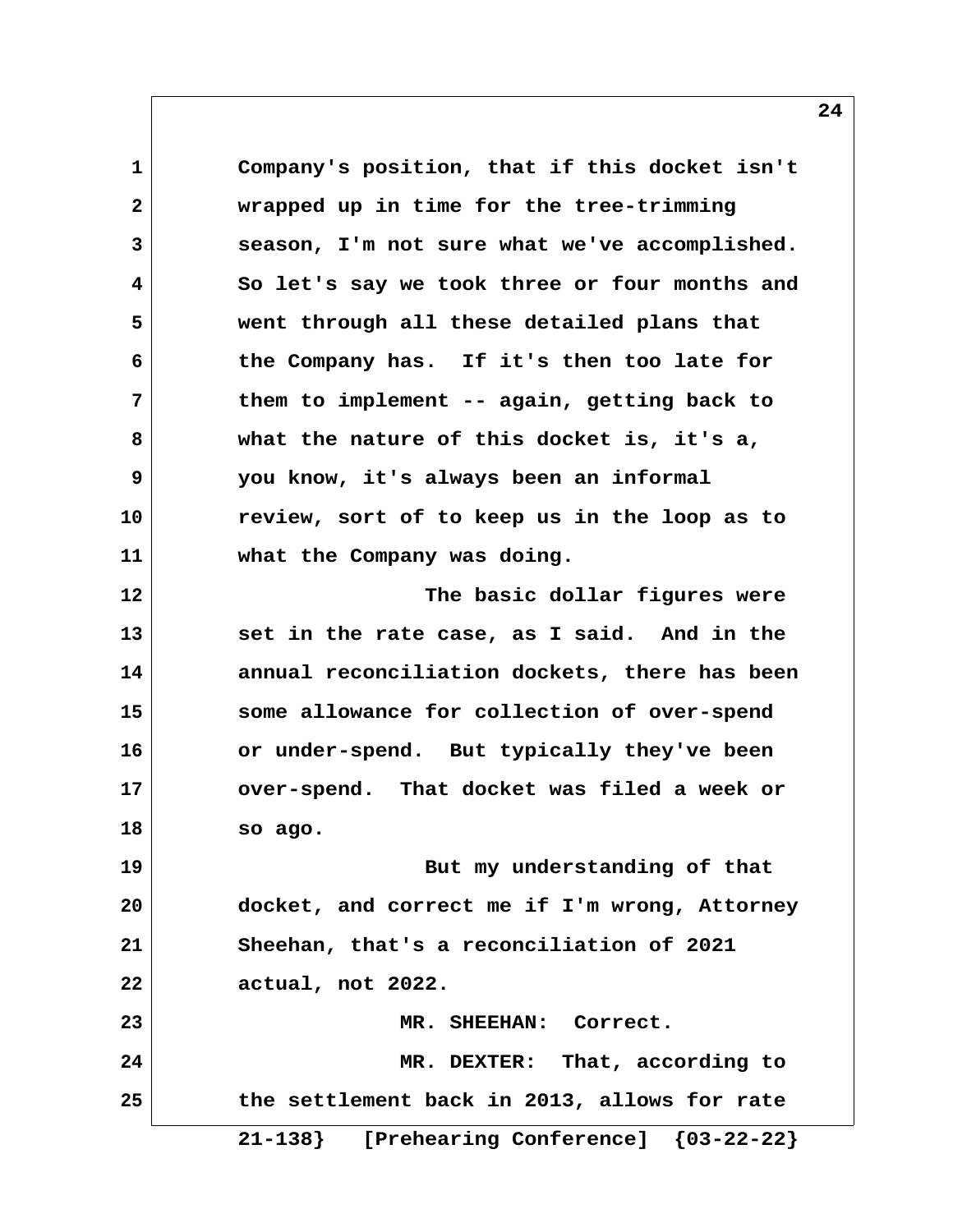**1 changes in May. So I believe that's where the 2 Company came up with the May 1st date. 3 So I'm rambling a bit here, 4 but we want to use the tech session to get 5 some information. The schedule has an 6 opportunity for Staff to put in testimony if 7 we are in, you know, significant disagreement 8 with the plan, which we will do. And we'll 9 do the best we can by May 1st. But I think 10 extending it beyond May 1st for an in-depth 11 analysis of this is counterproductive to 12 ultimately giving the Company the direction 13 that it needs before the trimming season 14 starts. 15 So let me sum up by saying we 16 started with an informal process which, you 17 know, seemed to have worked over the years. 18 I would -- the Department of Energy would not 19 be interested in making this into such a 20 detailed, formal investigation that it 21 prevents the Company from getting the 22 direction that it needs before the 23 tree-trimming season. 24 PRESIDING OFFICER SIMPSON: Thank 25 you, Attorney Dexter.**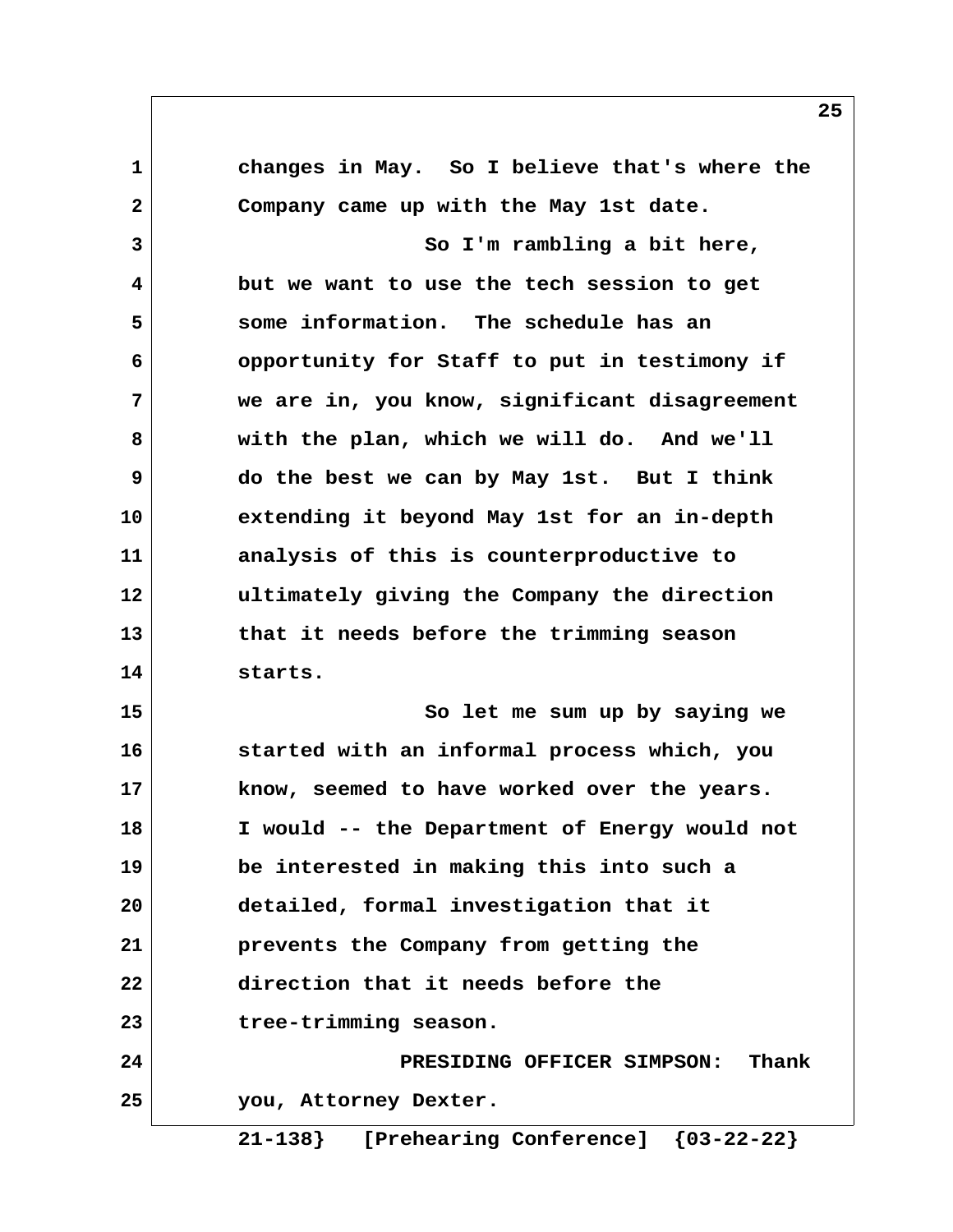**1 1** Do you have anything to add,  **2 Attorney Sheehan? 3 MR. SHEEHAN: Yeah, I guess just**

 **4 to supplement that, given the limited issue 5 that's before the Commission in this docket, 6 and we totally understand about the desire for 7 you folks to dive in, again, all of it -- most 8 of the information I presented is going to 9 support a rate case request, and that's next 10 year. And then of course everyone's diving in 11 to their heart's content. So I guess I would 12 echo what Mr. Dexter said, that maybe we save 13 some of that for then. Again, we'll have live 14 bodies on the stand in this docket in an April 15 hearing, if you approve the schedule, to at 16 least answer a lot of the questions, but maybe 17 not to the depth that you may be thinking. 18 PRESIDING OFFICER SIMPSON: 19 Commissioner Chattopadhyay. 20 COMMISSIONER CHATTOPADHYAY: I'm 21 just speaking as Commissioner Chattopadhyay 22 here. I think the tree-trimming cycle issue is 23 important. And I fully understand the need to 24 take care of what needs to be done right now.**

**25 So my point earlier was more in the nature of 21-138} [Prehearing Conference] {03-22-22}**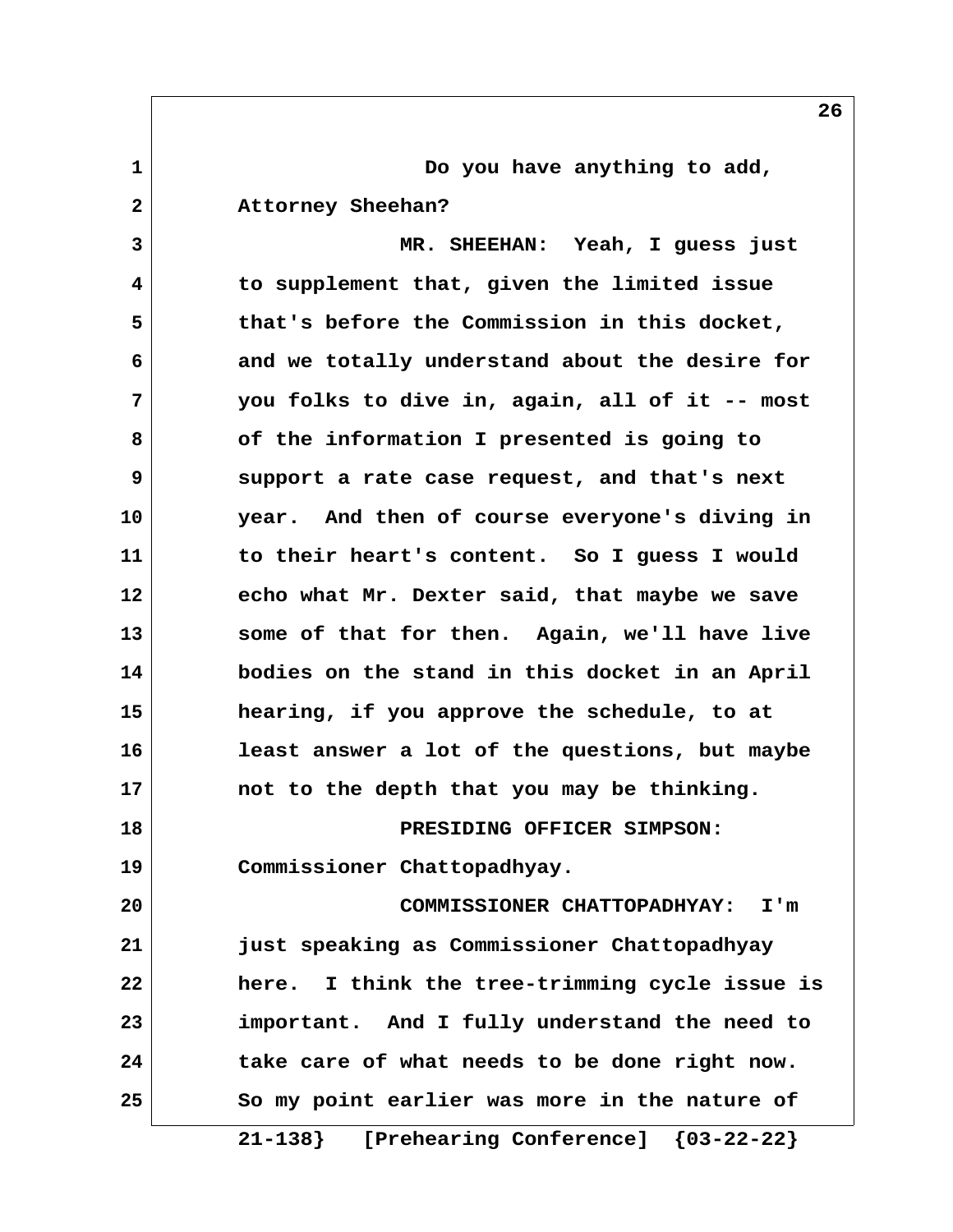**1 figuring out not necessarily in this docket 2 itself, but overall strategy to address the 3 issues that have been raised. And it would be 4 useful for the folks to think through it, even 5 if you are being driven by the May deadline, to 6 at least ensure that you know exactly the kind 7 of things that ultimately have to be looked at. 8 So that was my point. 9 If you don't mind, I have a 10 very quick question. I know there's nobody 11 here, you know, going to be using the 12 testimony to support what they're saying. 13 But you mentioned that in 2021, 85 miles was 14 taken care of. What was the plan earlier? 15 Was it 220 or 200? 16 MS. GREEN: Approximately 230. 17 COMMISSIONER CHATTOPADHYAY: 18 Approximately 230. And what are you 19 anticipating in 2022? 20 MS. GREEN: A hundred fifty-three. 21 COMMISSIONER CHATTOPADHYAY: One 22 hundred fifty-three? Okay. Is that -- 23 typically is that a lower number than what you 24 would have done? 25 MS. GREEN: Yes. Sorry.**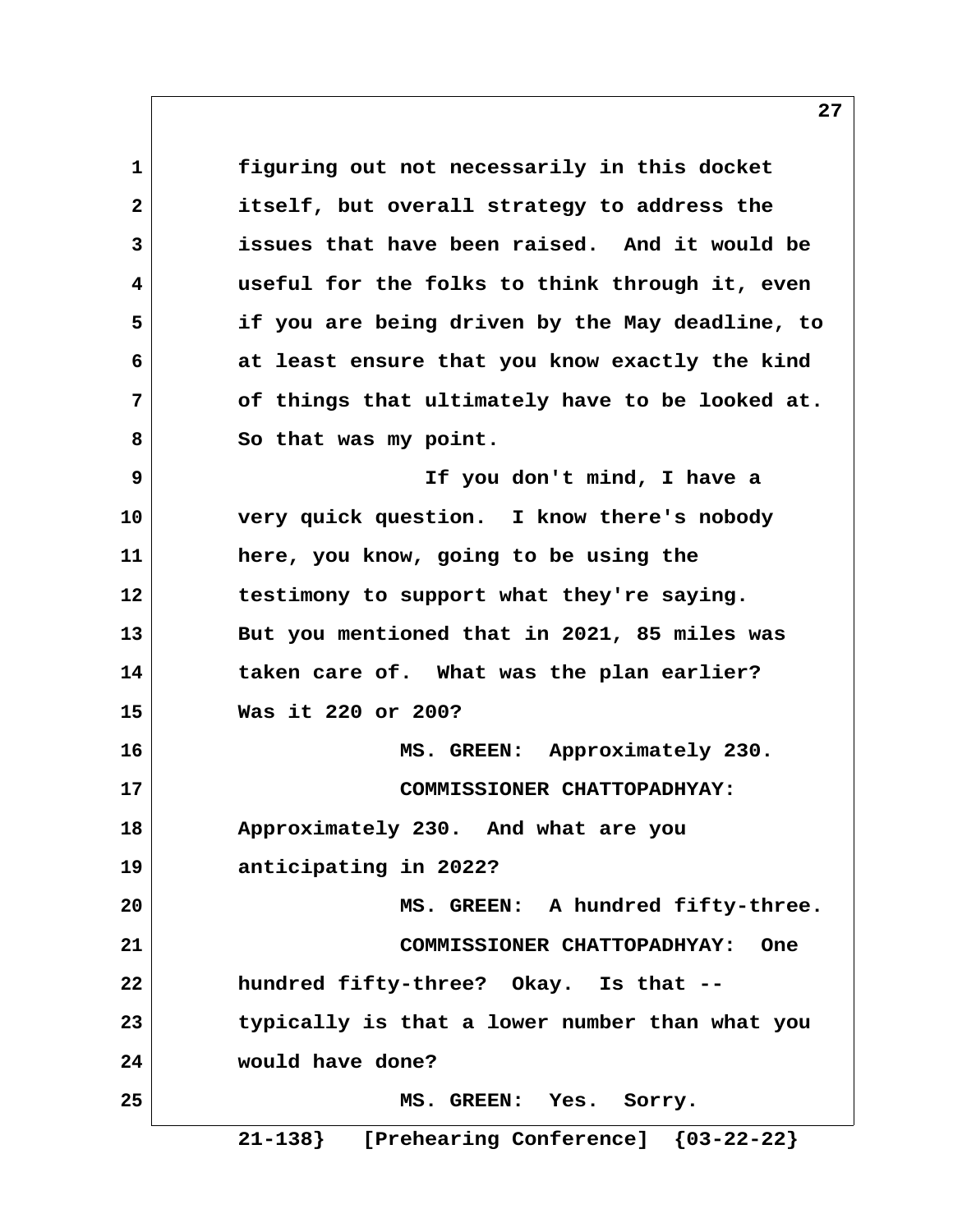**1 MR. SHEEHAN: Yes. And the basic 2 math is with the increased costs, \$3 million 3 only buys you so many miles. 4 COMMISSIONER CHATTOPADHYAY: Okay. 5 MR. SHEEHAN: We can't trim 6 230 miles plus all the other obligations of 7 tree trimming with those dollars. And if you 8 read the testimony, to do everything would 9 require about \$5 million. We're not asking 10 that, but we put that information in the 11 testimony. 12 COMMISSIONER CHATTOPADHYAY: Do 13 you have a sense right now of how many years 14 would be needed to catch up? 15 MR. SHEEHAN: I don't. I suspect 16 the people to my right may. But I can tell 17 you, Commissioner, that the things you're 18 asking us to think about, we are thinking about 19 actively and constantly. And I'm confident 20 that we could answer all of these questions at 21 a hearing with Mr. Steele and Ms. Green in this 22 matter and -- 23 COMMISSIONER CHATTOPADHYAY: Okay. 24 And, you know, I'm generally also focused on 25 when you think about cost benefit analysis,**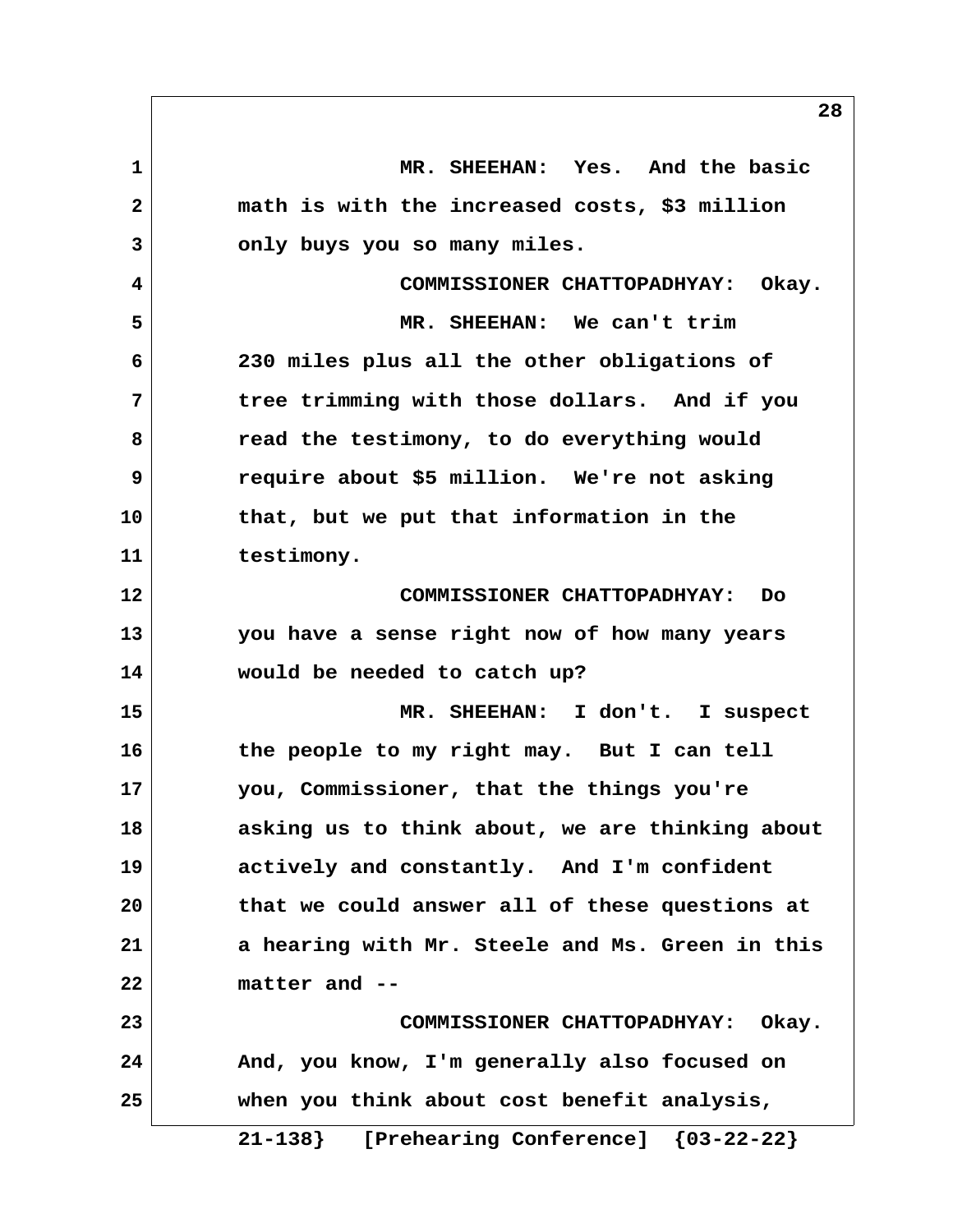**1 there needs to be some -- there needs to be a 2 reasonable analysis of what the long-term 3 benefits, you know -- I would like to see that. 4 MR. SHEEHAN: The basic analysis 5 that is done in this area is the performance 6 metrics; how many dollars to increase or better 7 the SAIDI or the SAIFI. And those are the ups 8 and downs. And again, very simplistically, 9 more dollars spent will give you better 10 numbers. But the Company can get that down to 11 dollars per hour of and dollars per frequency 12 based on -- those numbers are all something 13 they look at regularly. 14 PRESIDING OFFICER SIMPSON: So I 15 just want to say we really appreciate the input 16 from both the parties here today. Certainly 17 our attention is -- or I should say that we 18 certainly recognize the timeliness of the 19 season and the work that has to be done. Given 20 the changes to the composition of the 21 Commission, PUC Staff now the Department of 22 Energy, this seemed like a good opportunity to 23 convene the parties and take a look at the 24 nuances of this particular issue, particularly 25 given the dimension of the issues that the**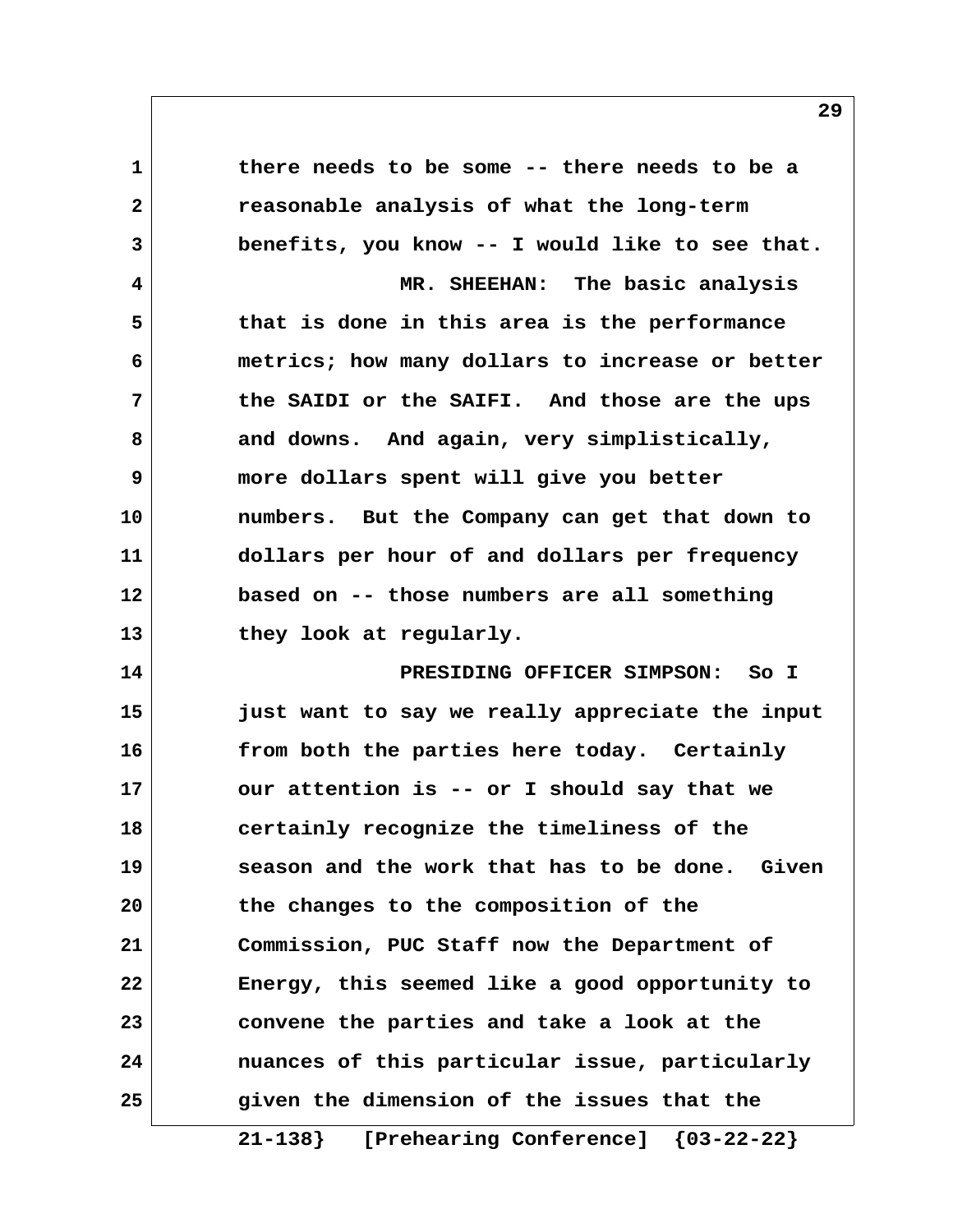**1 Company identified with tree-trimming 2 personnel, processes and costs that they've 3 experienced over the last year or so, and they 4 anticipate moving forward. 5 In terms of moving forward in 6 this proceeding, certainly the technical 7 session that the parties mentioned subsequent 8 to this hearing may provide an opportunity 9 for proposal of a Settlement Agreement in 10 this particular matter with respect to the 11 2022 budget, as well as a process for moving 12 forward; how the parties, the Department and 13 the Commission might approach these filings 14 in the future, given the changes to the 15 administration. 16 I think that's all that I 17 have. Is there anything anybody else would 18 like to add? Any questions raised? 19 [No verbal response] 20 PRESIDING OFFICER SIMPSON: Okay. 21 Well, thank you. We're adjourned. 22 (Hearing concluded at 9:36 a.m.) 23 24 25 21-138} [Prehearing Conference] {03-22-22}**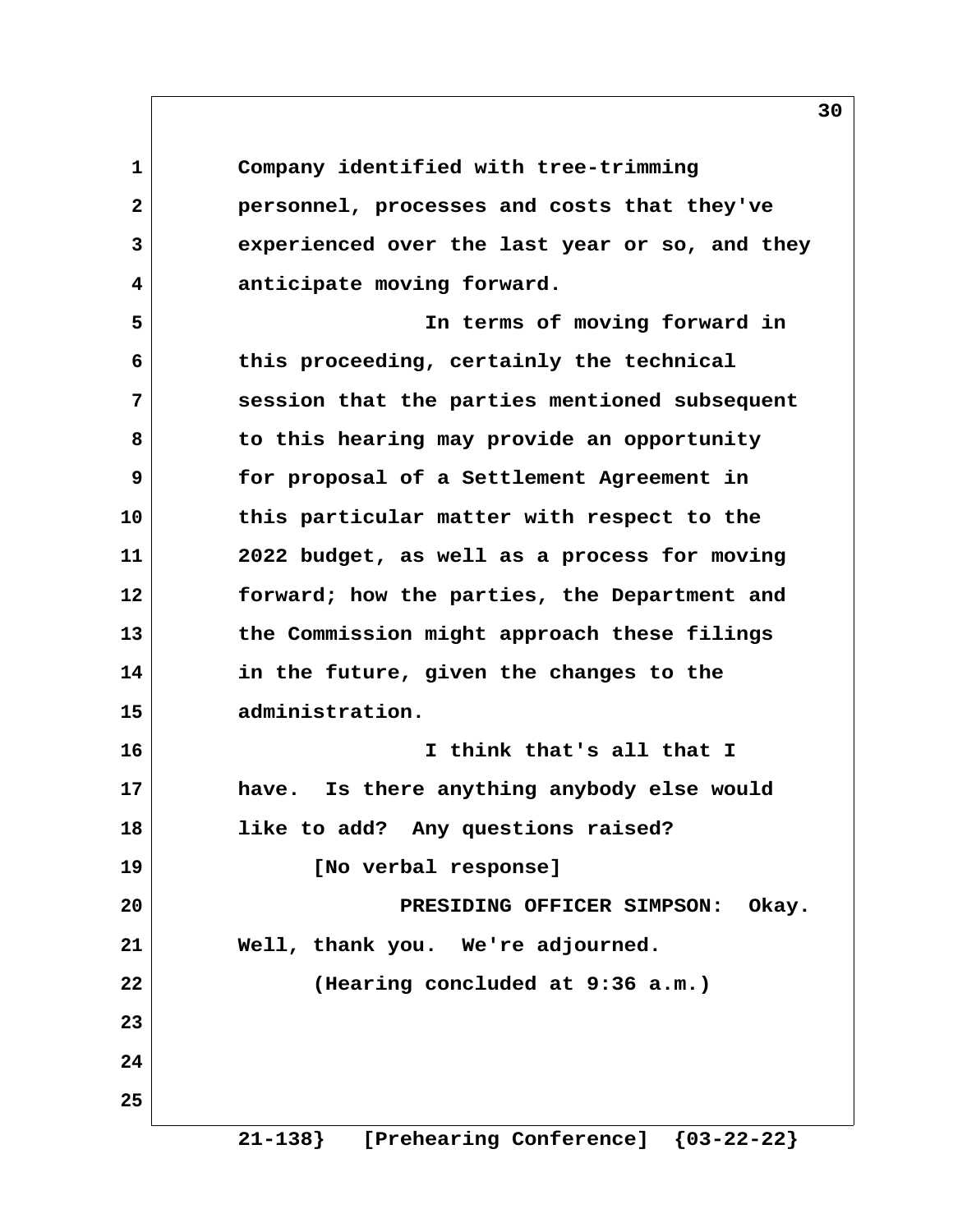## **1 C E R T I F I C A T E**

 **2 I, Susan J. Robidas, a Licensed 3 Shorthand Court Reporter and Notary Public 4 of the State of New Hampshire, do hereby 5 certify that the foregoing is a true and 6 accurate transcript of my stenographic 7 notes of these proceedings taken at the 8 place and on the date hereinbefore set 9 forth, to the best of my skill and ability 10 under the conditions present at the time. 11 I further certify that I am neither 12 attorney or counsel for, nor related to or 13 employed by any of the parties to the 14 action; and further, that I am not a 15 relative or employee of any attorney or 16 counsel employed in this case, nor am I 17 financially interested in this action. 18 (ORIGINAL CERTIFICATION FILED WITH 19 PUBLIC UTILITIES COMMISSION) 20 \_\_\_\_\_\_\_\_\_\_\_\_\_\_\_\_\_\_\_\_\_\_\_\_\_\_\_\_\_\_\_\_\_\_\_\_\_\_\_\_\_\_\_\_\_\_\_\_\_\_ 21 Susan J. Robidas, LCR/RPR Licensed Shorthand Court Reporter 22 Registered Professional Reporter N.H. LCR No. 44 (RSA 310-A:173) 23 24 25**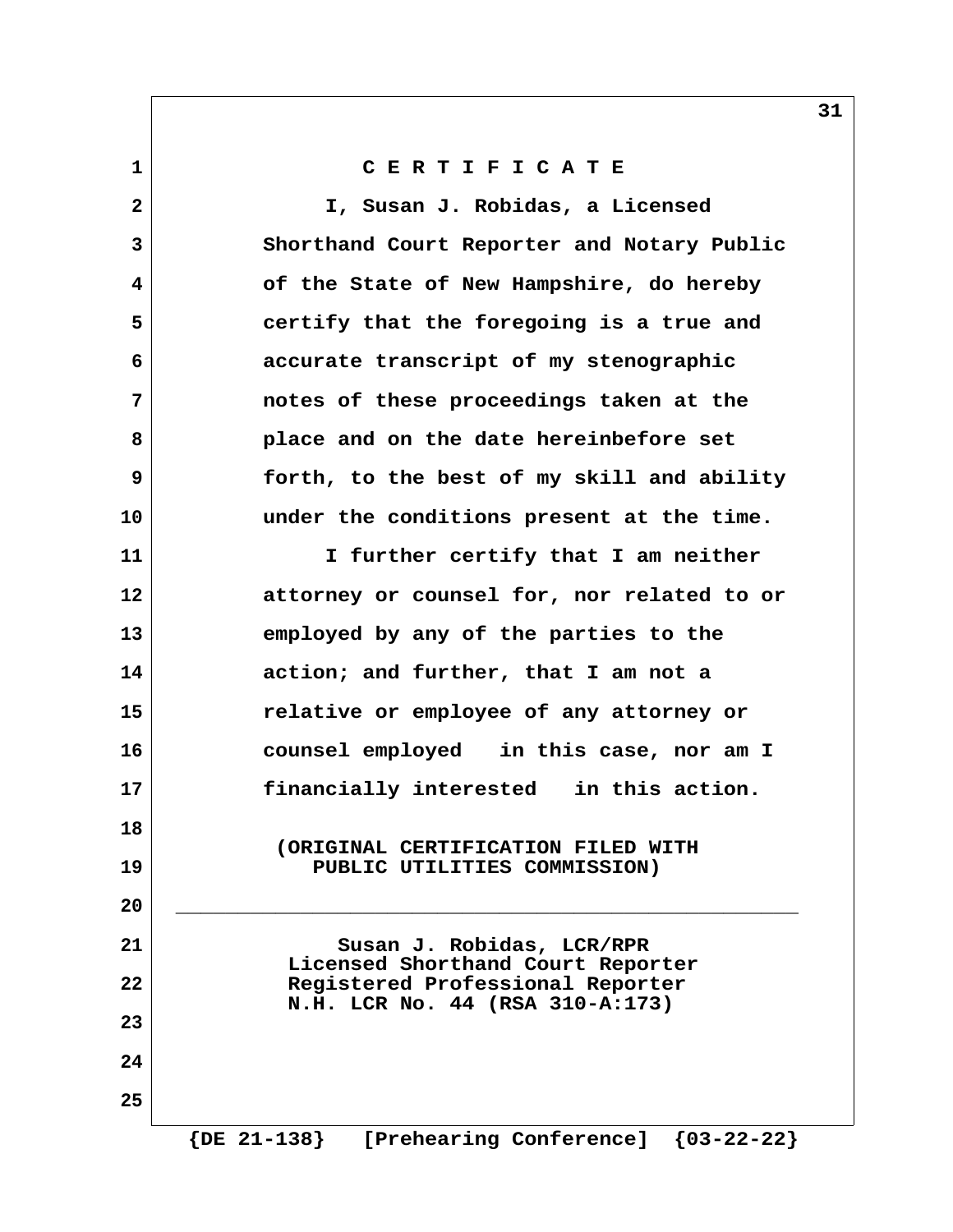|                    | 30:15              | appears $(1)$        | basis $(1)$           | carry $(1)$              |
|--------------------|--------------------|----------------------|-----------------------|--------------------------|
| \$                 | advance (1)        | 15:8                 | 8:19                  | 6:25                     |
|                    | 21:1               | Appreciate (5)       | begin $(3)$           | case $(23)$              |
|                    | advised (1)        | 4:18;14:4,20;        | 10:15;13:10,10        | 5:22;7:25;8:4;12:2,      |
| \$2.2(1)           |                    |                      |                       |                          |
| 15:23              | 10:7               | 20:19;29:15          | beginning $(1)$       | 3;13:12;14:14;15:1,      |
| \$2.4(2)           | Advocate (1)       | appreciated (1)      | 10:12                 | 3, 3, 5, 11, 14, 15, 21; |
| 12:1;13:16         | 16:25              | 18:23                | behalf $(1)$          | 16:4;17:23;18:5,5,5;     |
| \$3(8)             | Again $(7)$        | approach $(2)$       | 4:13                  | 21:6;24:13;26:9          |
| 6:7,10;12:11,14;   | 7:12;21:10;23:11;  | 23:5;30:13           | behind $(1)$          | cases $(4)$              |
| 13:7,10;17:16;28:2 | 24:7;26:7,13;29:8  | appropriate (2)      | 4:2                   | 4:6;6:14;13:25;          |
| \$5(1)             | ago (8)            | 6:24;22:10           | below $(1)$           | 20:14                    |
|                    | 6:14;9:10,13;      | approve $(3)$        | 10:6                  | catch (3)                |
| 28:9               | 10:18;20:11;23:12, | 6:6;12:8;26:15       | benefit $(2)$         | 13:10,16;28:14           |
| \$500,000 (1)      | 12;24:18           | approved (6)         | 20:2;28:25            | $catch-up(1)$            |
| 12:13              |                    |                      | benefits $(1)$        | 13:6                     |
|                    | agree $(5)$        | 7:21;8:5;11:25,25;   |                       |                          |
| [                  | 16:17;17:2,5,6;    | 15:2,15              | 29:3                  | cause $(1)$              |
|                    | 22:8               | approximately (3)    | best $(1)$            | 12:20                    |
| [No $(3)$          | agreed $(1)$       | 6:7;27:16,18         | 25:9                  | certain(1)               |
| 5:6,10;30:19       | 15:10              | April (1)            | better $(6)$          | 9:3                      |
|                    | agreeing $(1)$     | 26:14                | 8:20,21;14:7;         | certainly (4)            |
|                    | 7:10               | area(2)              | 20:12;29:6,9          | 14:13;29:16,18;          |
| $\mathbf{A}$       | Agreement (7)      | 20:10;29:5           | beyond $(1)$          | 30:6                     |
|                    | 6:13;9:1;12:10;    | areas(3)             | 25:10                 | Chairman (1)             |
| absence $(1)$      | 17:8;23:18,19;30:9 | 18:25;19:16,21       | bid(1)                | 3:7                      |
| 17:14              |                    |                      |                       |                          |
| accept(1)          | alignment $(1)$    | around (1)           | 10:10                 | change $(6)$             |
| 21:21              | 19:16              | 23:23                | bidder (1)            | 9:12,23,25;11:6;         |
| accomplished (1)   | allocation (1)     | Asplundh (2)         | 10:25                 | 21:8,15                  |
| 24:3               | 17:15              | 10:2;11:1            | big(3)                | changes $(8)$            |
| according(2)       | allowance (1)      | attachers (1)        | 9:21;13:20;16:15      | 5:16,21;19:24;           |
| 16:20;24:24        | 24:15              | 20:7                 | bit $(2)$             | 20:7,9;25:1;29:20;       |
|                    | allowed (2)        | Attachment (2)       | 5:15;25:3             | 30:14                    |
| account(1)         | 9:8;12:9           | 6:12,14              | blips $(1)$           | charged $(1)$            |
| 7:1                | allows $(1)$       | attention $(1)$      | 13:1                  | 11:2                     |
| accounting (1)     | 24:25              | 29:17                | bodies $(2)$          | Chattopadhyay (11)       |
| 19:6               |                    |                      |                       |                          |
| accurate(1)        | almost $(1)$       | <b>Attorney</b> (11) | 11:15;26:14           | 3:9;22:14,15;            |
| 8:8                | 10:18              | 4:18;14:21;16:11,    | both $(3)$            | 26:19,20,21;27:17,       |
| achieve(1)         | along $(1)$        | 17,23;18:8,21;23:7;  | 22:8,11;29:16         | 21;28:4,12,23            |
| 15:22              | 10:8               | 24:20;25:25;26:2     | briefly $(1)$         | Christ (1)               |
| across(2)          | altogether (1)     | available (2)        | 3:20                  | 3:24                     |
| 4:6;17:16          | 11:18              | 20:25;21:17          | broader(2)            | Classic $(2)$            |
|                    | always (2)         | away $(2)$           | 4:5;5:25              | 11:21;13:24              |
| actions(1)         | 14:9;24:9          | 9:8.15               | budget $(17)$         | clearance $(2)$          |
| 19:11              | amount $(3)$       |                      | 6:5,6;7:9;12:11;      | 9:16,18                  |
| actively(1)        | 7:19,20;9:3        | B                    | 13:7,8,14,21;15:9,12; | Clearway (3)             |
| 28:19              |                    |                      |                       |                          |
| activities (1)     | analyses $(1)$     |                      | 16:4;17:4,18;19:9;    | 10:16;11:11;17:12        |
| 17:17              | 20:1               | back $(7)$           | 21:12,15;30:11        | closely $(1)$            |
| actual(1)          | analysis $(5)$     | 8:18;9:7;16:5,20;    | built $(3)$           | 17:8                     |
| 24:22              | 19:5;25:11;28:25;  | 23:11;24:7,25        | 16:6,8,13             | collaborative (1)        |
| actually(1)        | 29:2,4             | background (1)       | buys $(1)$            | 18:21                    |
| 16:12              | analyst $(1)$      | 14:20                | 28:3                  | collection (1)           |
| add(3)             | 4:15               | bad(1)               |                       | 24:15                    |
|                    | annual $(3)$       | 13:23                | $\mathbf C$           | coming $(1)$             |
| 23:7;26:1;30:18    | 12:1;19:24;24:14   | balance (2)          |                       | 17:24                    |
| additional (1)     | answered $(1)$     | 14:10,13             | calendar $(2)$        | commencement (1)         |
| 19:20              | 22:1               | ballpark (1)         | 6:22;19:8             | 19:2                     |
| address $(2)$      |                    |                      |                       |                          |
| 8:1;27:2           | anticipate $(2)$   | 15:10                | came $(4)$            | comment $(1)$            |
| addressing $(1)$   | 20:22;30:4         | bare(1)              | 12:2;17:13;23:23;     | 19:15                    |
| 20:5               | anticipating (1)   | 6:17                 | 25:2                  | comments (1)             |
| adjourned (1)      | 27:19              | based $(2)$          | can $(5)$             | 7:1                      |
| 30:21              | appearances $(1)$  | 18:1;29:12           | 22:7,9;25:9;28:16;    | <b>Commission</b> (17)   |
| adjudicative (1)   | 3:14               | basic $(4)$          | 29:10                 | 4:21;5:25;6:6;7:5,       |
|                    | appearing $(1)$    | 21:5;24:12;28:1;     | care $(2)$            | 13;8:5;10:7;12:7;        |
| 19:2               | 4:13               | 29:4                 | 26:24;27:14           | 13:19;14:12;17:4;        |
| administration (1) |                    |                      |                       |                          |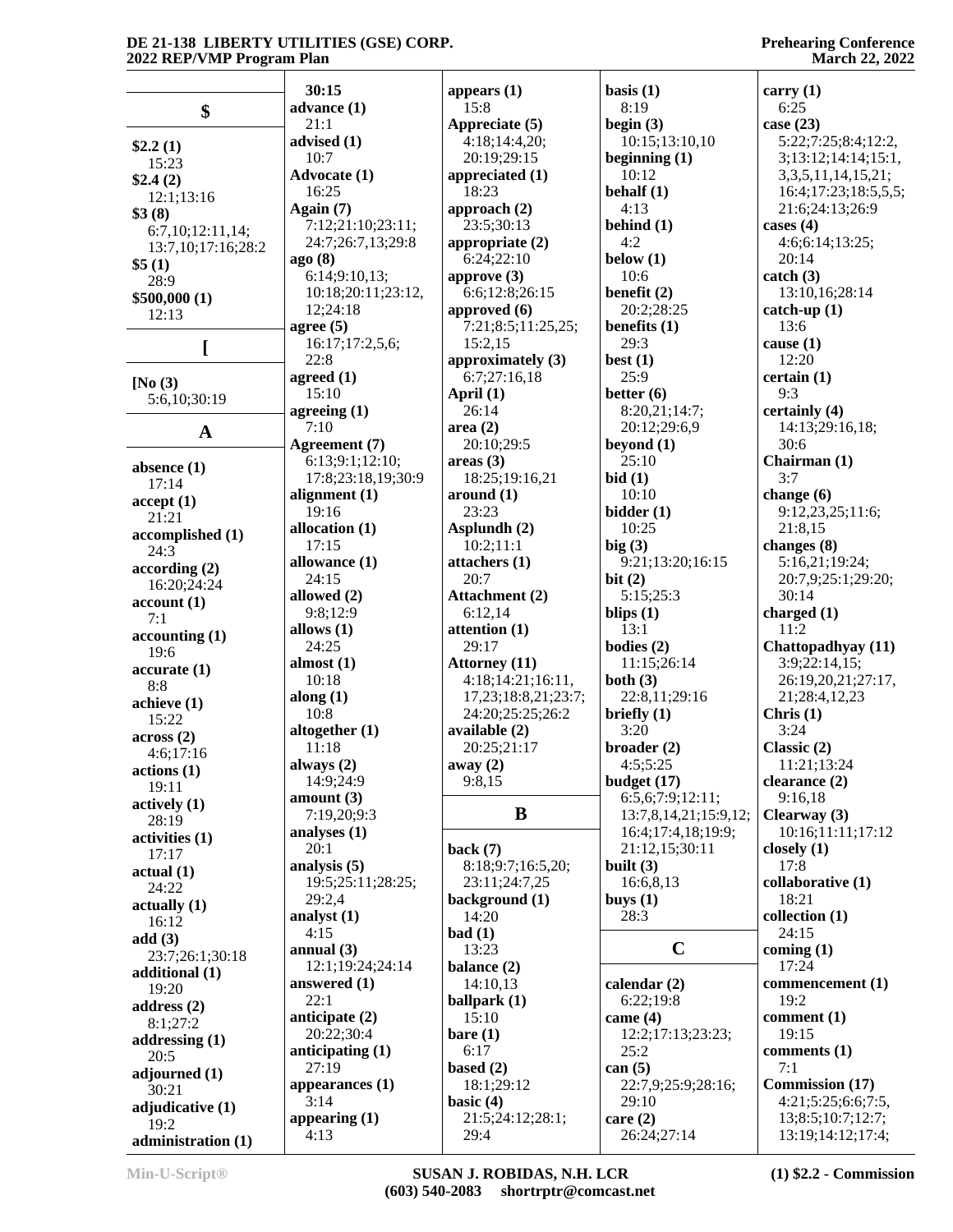| 19:10;20:25;21:20;<br>26:5;29:21;30:13 | <b>Consolidated (4)</b><br>8:24;9:1,2;17:14 |                     | discuss(1)<br>21:3       | eight $(3)$<br>9:16,20;20:10 |
|----------------------------------------|---------------------------------------------|---------------------|--------------------------|------------------------------|
| <b>Commissioner</b> (16)               | constantly (1)                              | D                   | discussed (1)            | elected $(2)$                |
| 3:6,9;4:13;14:20;                      | 28:19                                       |                     | 20:8                     | 7:4,12                       |
| 22:14,15,22;26:19,                     | Consumer (1)                                | date(1)             | discussing $(1)$         | Electric $(5)$               |
| 20, 21, 27: 17, 21, 28: 4,             | 16:24                                       | 25:2                | 17:11                    | 3:12,18;4:1;9:17;            |
| 12, 17, 23                             | contained (1)                               | days $(1)$          | discussion (4)           | 17:23                        |
| <b>Commissioners</b> (1)               | 9:6                                         | 10:8                | 14:23;19:5;20:11;        | else(2)                      |
| 18:23                                  | content(1)                                  | DE(2)               | 23:21                    | 21:2;30:17                   |
| <b>Commission's (1)</b>                | 26:11                                       | 3:10;6:13           | discussions $(2)$        | encourage $(1)$              |
| 18:16                                  | contract (7)                                | deadline (1)        | 20:16;23:15              | 20:14                        |
| <b>Communications (1)</b>              | 9:6,9;10:1,5,9,11,                          | 27:5                |                          | end $(3)$                    |
| 8:25                                   | 15                                          | decade (1)          | distance $(1)$<br>9:14   |                              |
|                                        |                                             | 23:12               |                          | 10:5,9;14:5                  |
| companion $(1)$<br>12:7                | contractor $(3)$<br>10:2;11:13,14           | decades(1)          | dive(1)<br>26:7          | ends $(1)$<br>10:9           |
| Company (36)                           | contributed (1)                             | 9:17                | diving(1)                | Energy (6)                   |
| 3:25;5:1,17;6:20,                      | 9:3                                         | decisions (1)       | 26:10                    | 4:11,14;7:6;20:24;           |
|                                        |                                             | 13:21               |                          |                              |
| 23;7:4,19;8:5;10:14;                   | contribution (2)                            | deems $(1)$         | Division (1)<br>4:16     | 25:18;29:22                  |
| 15:8,18;16:3,23;                       | 8:24;9:11                                   | 6:24                |                          | Energy's $(1)$               |
| 17:3;18:3,24;19:11,                    | control(1)                                  | default(1)          | Docket (21)              | 14:25<br>Enhancement (2)     |
| 14, 18, 19; 20: 1, 10, 17,             | 19:12                                       | 11:11               | 3:10;5:19;6:3,5,11,      |                              |
| 24;22:7,24;23:13,16,                   | convene $(1)$<br>29:23                      | deferred (1)        | 19;7:7,14,16,22,23;      | 3:13;6:15                    |
| 20;24:6,11;25:2,12,                    |                                             | 13:25               | 12:6,7;16:15;24:1,8,     | enough $(4)$                 |
| 21;29:10;30:1                          | conversation (1)<br>7:8                     | defines $(1)$       | 17, 20; 26: 5, 14; 27: 1 | 11:2,15;18:9;23:3            |
| Company's (4)                          |                                             | 9:14                | docketed (2)             | ensure $(1)$                 |
| 6:4;19:7;20:13;                        | corporate(1)                                | delved (1)          | 16:19;17:2               | 27:6                         |
| 24:1                                   | 4:5                                         | 16:7                | dockets(1)               | envisioned (1)               |
| compared (1)                           | Corp's $(1)$                                | demand $(1)$        | 24:14                    | 15:13                        |
| 7:20                                   | 3:12                                        | 11:21               | DOE(2)                   | Erica $(1)$                  |
| competing $(1)$                        | corridors (2)                               | Department (12)     | 14:12;16:5               | 4:2                          |
| 11:20                                  | 9:19,20                                     | 4:10,14;5:3;7:6;    | dollar(1)                | established (1)              |
| completed (2)                          | cost(3)                                     | 14:24;18:25;19:17;  | 24:12                    | 18:17                        |
| 15:17,19                               | 11:23;20:1;28:25                            | 20:18;22:6;25:18;   | dollars $(6)$            | even $(1)$                   |
| completes $(1)$                        | costs(9)                                    | 29:21;30:12         | 9:5;28:7;29:6,9,11,      | 27:4                         |
| 18:18                                  | 8:21;9:24;14:4;                             | depth(1)            | 11                       | everyone (1)                 |
| compliance (1)                         | 19:7, 12, 25; 20:12;                        | 26:17               | done $(6)$               | 3:3                          |
| 15:22                                  | 28:2;30:2                                   | desire(1)           | 15:12;16:21;26:24;       | everyone's (1)               |
| compliant (1)                          | counterproductive (1)                       | 26:6                | 27:24;29:5,19            | 26:10                        |
| 15:25                                  | 25:11                                       | detail (1)          | down $(3)$               | exactly (6)                  |
| comply $(1)$                           | country $(1)$                               | 13:9                | 12:23;14:1;29:10         | 10:3,18;16:2;17:1;           |
| 9:20                                   | 4:6                                         | detailed (2)        | downhill $(1)$           | 22:16;27:6                   |
| composition $(1)$                      | couple $(3)$                                | 24:5;25:20          | 14:2                     | exchanged (1)                |
| 29:20                                  | 9:10;10:20;18:3                             | determine (1)       | downs $(1)$              | 21:5                         |
| concern (1)                            | course $(7)$                                | 22:9                | 29:8                     | exist(1)                     |
| 20:10                                  | 3:21;7:2,13;14:3;                           | <b>DEXTER (13)</b>  | downward (1)             | 7:3                          |
| concerning (1)                         | 21:17;22:25;26:10                           | 4:12,13,18;5:2;     | 12:18                    | expecting $(1)$              |
| 20:11                                  | covered $(1)$                               | 14:18,19;18:21;     | $dr$ aft $(1)$           | 21:24                        |
| concluded (1)                          | 15:6                                        | 21:10;23:7,8;24:24; | 18:10                    | expensive $(1)$              |
| 30:22                                  | covering (1)                                | 25:25;26:12         | driven $(2)$             | 8:14                         |
| conference (4)                         | 8:15                                        | DG(2)               | 22:18;27:5               | experienced (1)              |
| 3:7,11;18:17;19:14                     | crews(1)                                    | 19:22;20:20         | Dudley $(2)$             | 30:3                         |
| confident $(1)$                        | 11:2                                        | dike $(1)$          | 4:15,19                  | expired $(2)$                |
| 28:19                                  | cut(2)                                      | 11:4                |                          | 10:5,6                       |
| conform(1)                             | 9:22;14:8                                   | dimension (1)       | E                        | explain(1)                   |
| 15:4                                   | cutting $(2)$                               | 29:25               |                          | 6:10                         |
| conformance (1)                        | 9:21;14:7                                   | direction (2)       | earlier $(2)$            | explore(1)                   |
| 18:6                                   | cycle(8)                                    | 25:12,22            | 26:25;27:14              | 17:13                        |
| conforms (1)                           | 8:6,6,10,11,13;                             | director $(1)$      | early $(1)$              | extending $(1)$              |
| 17:8                                   | 15:16,24;26:22                              | 4:1                 | 23:22                    | 25:10                        |
| consider $(2)$                         | cycles(1)                                   | disagree (1)        | echo $(1)$               |                              |
| 17:25;20:15                            | 20:3                                        | 14:22               | 26:12                    | $\mathbf F$                  |
| consistent (1)                         |                                             | disagreement (1)    | effect $(2)$             |                              |
| 19:10                                  |                                             | 25:7                | 9:13;10:4                | face $(2)$                   |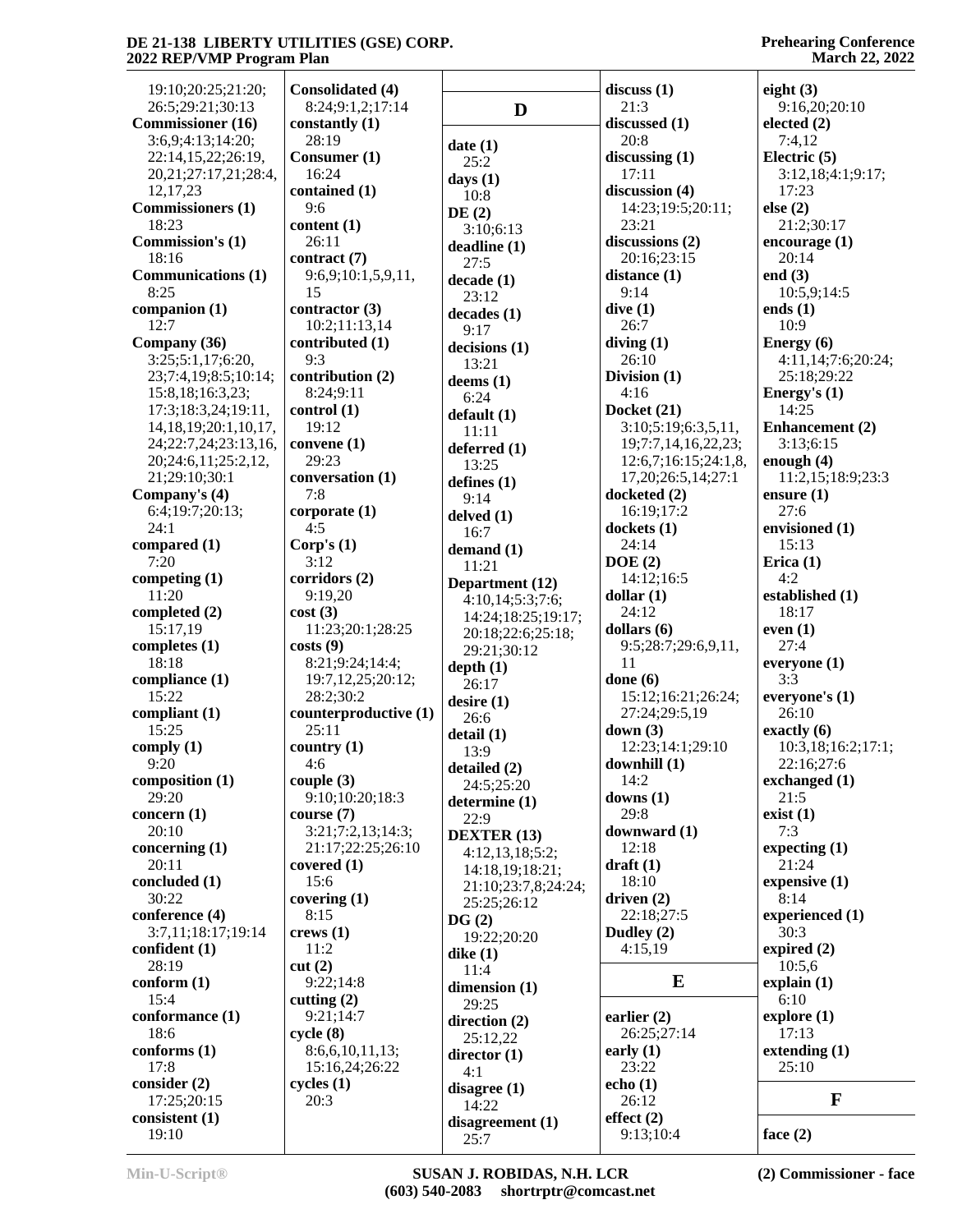#### **Prehearing Conference March 22, 2022**

| 3:19,19           | follows $(1)$                           | Granite (3)             | 12:25                | items $(2)$                  |
|-------------------|-----------------------------------------|-------------------------|----------------------|------------------------------|
| faces $(1)$       | 18:12                                   | 3:11,17;9:17            | impacts $(1)$        | 6:8,18                       |
| 3:18              | foresee $(1)$                           | graphs(1)               | 20:2                 |                              |
| fact $(3)$        | 21:22                                   | 12:22                   | implement $(3)$      | ${\bf J}$                    |
| 10:10;11:13;23:19 | formal $(1)$                            | $g realty (1)$          | 6:25;9:23;24:7       |                              |
| factor $(2)$      | 25:20                                   | 18:22                   | important $(1)$      | $\text{Jay}(1)$              |
| 8:23;11:16        | former $(1)$                            | Green (5)               | 26:23                | 4:15                         |
| factors $(4)$     | 7:3                                     | 3:23;27:16,20,25;       | improvement (1)      | job $(1)$                    |
| 11:7,23;13:20;    | forward $(4)$                           | 28:21                   | 12:22                | 10:20                        |
| 14:11             | 23:20;30:4,5,12                         | guess $(5)$             | include $(1)$        | joined $(2)$                 |
| fall $(1)$        | found $(1)$                             | 16:23;17:19;21:19;      | 19:21                | 3:8;4:14                     |
| 12:20             | 19:1                                    | 26:3,11                 | included (2)         | joint $(2)$                  |
| far $(2)$         | four $(2)$                              |                         | 15:16,23             | 18:13;20:6                   |
| 11:5;22:21        | 10:16;24:4                              | H                       | including $(2)$      | jumped $(1)$                 |
| fast $(1)$        | four-year $(6)$                         |                         | 20:1,3               | 10:12                        |
| 14:3              | 8:6,11,13;10:11;                        | half $(1)$              | increase $(3)$       |                              |
| favorable (1)     | 15:16,24                                | 9:5                     | 8:22;13:14;29:6      | $\mathbf K$                  |
| 10:1              | framework (1)                           | Hampshire (1)           | increased $(2)$      |                              |
| feet $(3)$        | 21:9                                    | 4:10                    | 17:22;28:2           | keep(2)                      |
| 9:16,18,20        | Frankly (2)                             | happen $(1)$            | in-depth $(1)$       | 13:23;24:10                  |
| few $(2)$         | 13:12;15:17                             | 13:23                   | 25:10                | kept(1)                      |
| 8:3;9:13          | frequency $(1)$                         | happened $(3)$          | indicated (1)        | 11:4                         |
| field $(1)$       | 29:11                                   | 6:8:8:3:11:9            | 16:3                 | $\operatorname{kind}(2)$     |
| 12:24             | frequently $(1)$                        | hard $(1)$              | industry $(1)$       | 18:9;27:6                    |
| fifty-three $(2)$ | 8:17                                    | 10:21                   | 11:18                | knew $(1)$                   |
| 27:20,22          | fully $(2)$                             | harder $(1)$            | inform $(1)$         | 23:23                        |
| figures $(1)$     | 22:16;26:23                             | 21:14                   | 13:21                | knowing $(1)$                |
| 24:12             | funds $(1)$                             | hear $(2)$              | informal (4)         | 7:9                          |
| figuring $(1)$    | 17:22                                   | 5:21;17:12              | 23:13,14;24:9;       | knowledge (1)                |
| 27:1              | further $(1)$                           | heard $(1)$             | 25:16                | 4:22                         |
| file $(3)$        | 19:4                                    | 15:18                   | informally $(2)$     |                              |
|                   |                                         |                         |                      |                              |
| 5:22;7:4,12       | future $(1)$                            | hearing (8)             | 16:21;21:5           | L                            |
| filed $(4)$       | 30:14                                   | 17:20;19:6;21:1,        | information (7)      |                              |
| 5:20;7:17;23:14;  |                                         | 22;26:15;28:21;30:8,    | 18:2;21:16,23;       | laid $(1)$                   |
| 24:17             | G                                       | 22                      | 23:1;25:5;26:8;28:10 | 17:18                        |
| filing $(1)$      |                                         | heart's $(1)$           | initial $(2)$        | language $(1)$               |
| 7:18              | gave(1)                                 | 26:11                   | 5:12;13:2            | 12:9                         |
| filings $(1)$     | 14:23                                   | Heather (3)             | input $(1)$          | last $(7)$                   |
| 30:13             | general $(3)$                           | 3:22,22,24              | 29:15                | 4:3;8:3;11:10;12:5,          |
| final $(2)$       | 7:24;16:23;20:13                        | help(2)                 | insight $(1)$        | 14;15:1;30:3                 |
| 19:5;21:1         | generally (1)                           | 10:22;23:5              | 19:20                |                              |
| finalize $(1)$    | 28:24                                   | helpful $(3)$           | intensive (1)        | late $(1)$<br>24:6           |
| 21:10             | gets(1)                                 | 5:24;19:19;22:23        | 8:17                 | lawyer $(1)$                 |
| find $(2)$        | 12:14                                   | higher $(1)$            | interested (2)       | 12:15                        |
| 14:10,12          | given $(8)$                             | 11:24                   | 19:4;25:19           | least $(4)$                  |
| finger $(1)$      | 5:16;20:9;21:15;                        | history $(1)$           | intervene (1)        | 7:11;11:4;26:16;             |
| 11:4              | 22:10;26:4;29:19,25;                    | 14:24                   | 4:22                 | 27:6                         |
| first $(3)$       | 30:14                                   | hope $(1)$              | intervenors (1)      | leaves $(2)$                 |
| 10:20;11:9;13:21  | giving $(2)$                            | 13:9                    | 5:5                  | 13:5,19                      |
| five $(1)$        | 21:20;25:12                             | hour $(1)$              | into $(11)$          | leaving $(3)$                |
| 16:1              | $\text{goals}$ (1)                      | 29:11                   | 6:25;7:11;9:13;      | 10:24;11:17,18               |
| five- $(1)$       | 19:21                                   | hundred (2)             | 12:8;16:6,7,8,13,16; | $left(1\right)$              |
| 8:13              | goes(2)                                 | 27:20,22                | 21:13;25:19          | 10:24                        |
| five-year $(2)$   | 14:2;21:13                              |                         | introduce (1)        |                              |
| 8:6,10            | Goldner's (1)                           | I                       | 3:20                 | lengthy $(1)$<br>5:15        |
| Florida $(1)$     | 3:8                                     |                         | investigation $(1)$  | less (6)                     |
| 4:2               | Good(8)                                 |                         | 25:20                |                              |
| focused $(1)$     |                                         | identified (3)          | issue $(8)$          | 8:17;11:5;12:19,             |
| 28:24             | 3:2,4;4:12,18;5:18;<br>10:8;17:10;29:22 | 19:18;20:9;30:1         | 5:23;10:14;16:15;    | 19;14:8;15:13                |
| folks $(2)$       | governed $(1)$                          | identify $(1)$<br>19:16 | 17:3,6;26:4,22;29:24 | Liberty $(6)$                |
| 26:7;27:4         | 6:12                                    |                         | issues $(4)$         | 3:11,15,17;4:3;9:1;<br>17:23 |
| following $(3)$   | governs $(1)$                           | illustration (1)<br>8:9 | 8:1;17:11;27:3;      | limited $(1)$                |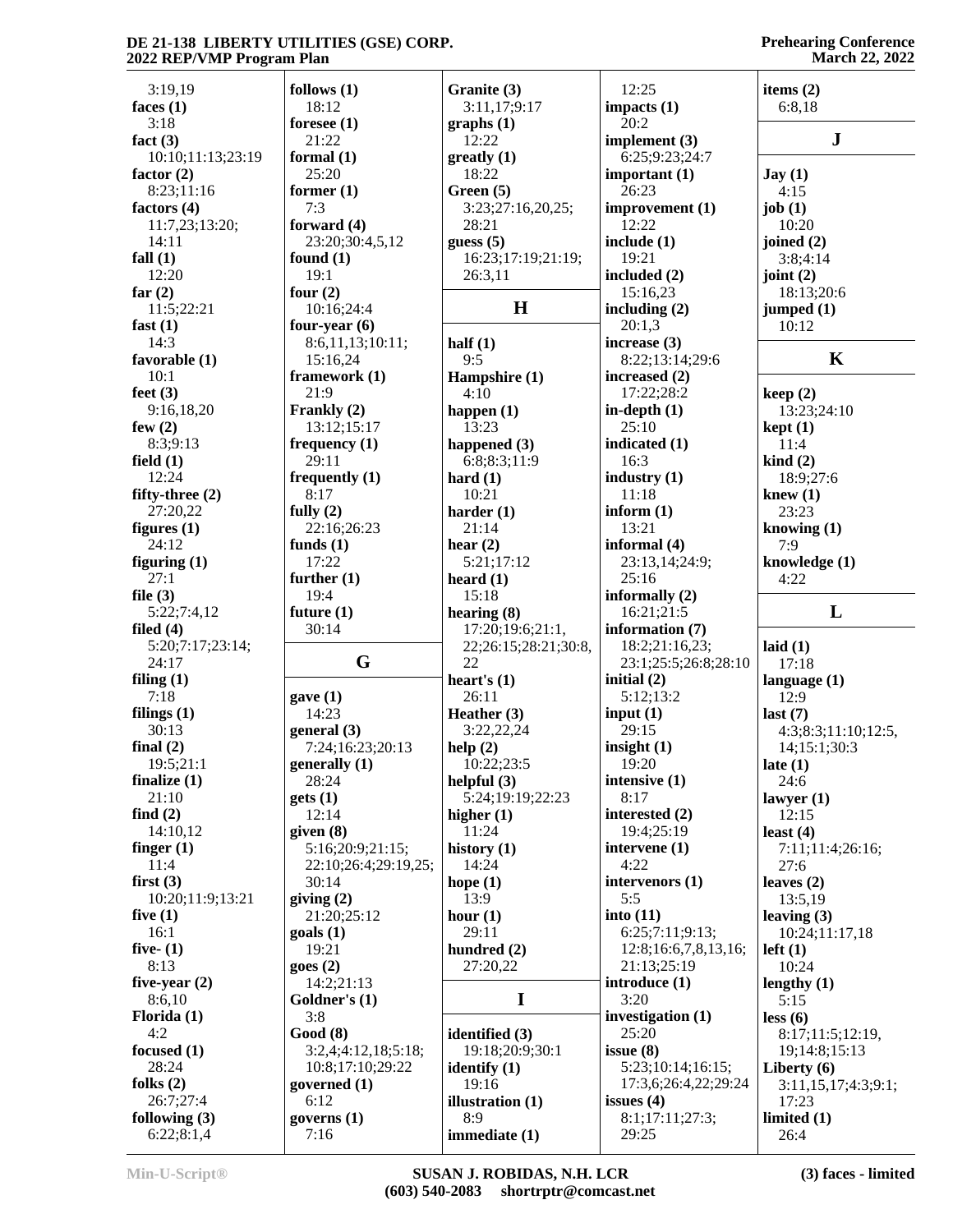#### **Prehearing Conference March 22, 2022**

| line $(2)$                           | matters $(2)$               | 26:7                              | 13:22;14:1               | particular (4)      |
|--------------------------------------|-----------------------------|-----------------------------------|--------------------------|---------------------|
| 17:18,18                             | 4:21;5:8                    | motions $(2)$                     | occurred(1)              | 6:11,18;29:24;      |
| lines $(1)$                          | mature(1)                   | 4:23,24                           | 20:10                    | 30:10               |
| 9:15                                 | 9:19                        | move $(1)$                        | off(1)                   | particularly (1)    |
| list(1)                              | may(11)                     | 8:20                              | 10:19                    | 29:24               |
| 21:15                                | 19:15;22:19;23:3;           | moved $(1)$                       | OFFICER (17)             | parties (9)         |
| live $(2)$                           | 25:1,2,9,10;26:17;          | 4:4                               | 3:2,5;4:8,17;5:4,7,      | 20:15;21:3;22:11,   |
| 22:2;26:13                           | 27:5;28:16;30:8             | moving $(5)$                      | 11;6:1;14:16;18:20;      | 24;23:4;29:16,23;   |
| long(1)                              | maybe $(3)$                 | 8:5;12:8;30:4,5,11                | 22:5,13;23:6;25:24;      | 30:7,12             |
| 8:16                                 | 5:15;26:12,16               | much(1)                           | 26:18;29:14;30:20        | past $(4)$          |
| longer $(1)$                         | mean(1)                     | 11:19                             | often $(1)$              | 7:6;11:25;16:19;    |
| 21:13                                | 23:1                        | Mullen's $(1)$                    | 23:16                    | 18:3                |
| long-term $(2)$                      | measuring (1)               | 4:4                               | old(3)                   | Paul $(1)$          |
| 10:1;29:2                            | 17:7                        |                                   | 3:18,19;4:4              | 4:13                |
| look $(5)$                           | meeting $(1)$               | N                                 | one $(3)$                | pay(1)              |
| 16:5, 16; 17:15;                     | 16:22                       |                                   | 13:24;17:19;27:21        | 13:25               |
| 29:13,23                             | Menard (1)                  | nature $(2)$                      | only $(2)$               | payments (1)        |
| looked $(1)$                         | 4:2                         | 24:8;26:25                        | 11:23;28:3               | 17:14               |
| 27:7                                 | mentioned (7)               | necessarily (1)                   | opened $(1)$             | payroll (1)         |
| looking $(3)$                        | 6:7;7:22;16:11;             | 27:1                              | 7:13                     | 10:23               |
| 15:20;21:24;22:4                     | 20:17;21:16;27:13;          | need $(2)$                        | opening $(2)$            | people(2)           |
| loop $(1)$                           | 30:7                        | 22:19;26:23                       | 5:15;18:19               | 11:16;28:16         |
| 24:10                                | met(2)                      | needed $(2)$                      | opportunity (5)          | per $(7)$           |
| loss(1)                              | 19:23,23                    | 16:14:28:14                       | 5:18:16:9:25:6:          | 8:15;11:24;12:5;    |
| 20:5                                 | metrics $(5)$               | needs(5)                          | 29:22;30:8               | 13:16;20:20;29:11,  |
| lost(2)                              | 12:18,24;13:4;              | 25:13,22;26:24;                   | ops(1)                   | 11                  |
| 8:24;9:10                            | 20:2;29:6                   | 29:1,1                            | 4:1                      | percent(1)          |
| lot(7)                               | might(1)                    | new(5)                            | options (1)              | 16:9                |
|                                      | 30:13                       | 3:19,19,25;4:10;                  | 20:4                     | performance (3)     |
| 9:21;13:6,15;14:1;                   |                             |                                   |                          |                     |
| 21:16,17;26:16                       | Mike $(1)$                  | 9:15                              | Order $(4)$              | 14:7,9;29:5         |
| lower $(1)$                          | 3:16                        | next(12)                          | 12:10;18:16;19:3,        | period(1)           |
| 27:23                                | mile $(1)$                  | 3:21,22,24;5:22;                  | 23                       | 15:6                |
| Lucky $(1)$                          | 11:24                       | 7:15;10:11,16;13:12;              | orders $(2)$             | personally (1)      |
| 4:7                                  | mileage $(1)$               | 17:23;22:9,10;26:9                | 19:10;20:22              | 23:2                |
|                                      | 8:22                        | nobody(1)                         | others $(1)$             | personnel (1)       |
| M                                    | miles $(8)$                 | 27:10                             | 10:7                     | 30:2                |
|                                      | 8:7,11,15;11:10,            | None $(1)$                        | ourselves (1)            | perspective (1)     |
| mainline(1)                          | 23;27:13;28:3,6             | 5:2                               | 17:25                    | 14:25               |
| 21:8                                 | million $(18)$              | normal $(1)$                      | out $(7)$                | petitions (1)       |
| maintenance (1)                      | 6:7,10;9:5;12:1,5,          | 5:15                              | 6:25;10:10;11:17;        | 4:22                |
| 13:25                                | 6,11,14;13:7,10,16;         | noted $(3)$                       | 12:2;15:5;17:18;27:1     | phase(1)            |
| makes $(1)$                          | 15:23;16:5,8,11;            | 18:25;19:1;20:14                  | outlined (1)             | 16:18               |
| 21:25                                | 17:16;28:2,9                | notice $(2)$                      | 13:9                     | picture(1)          |
| making $(2)$                         | mind(2)                     | 17:25;19:3                        | over $(5)$               | 5:25                |
| 22:22:25:19                          | 22:18:27:9                  | November (2)                      | 3:6;11:5;18:3;           | place $(2)$         |
| <b>Management</b> (10)               | minute(1)                   | 6:20;7:2                          | 25:17;30:3               | 3:20;16:1           |
| 3:13,23;5:17;6:4;                    | 5:21                        | nuances $(1)$                     | overall $(1)$            | Plan $(15)$         |
| 7:24;9:4;17:17;19:8;                 | modified(1)                 | 29:24                             | 27:2                     | 3:14;5:22;6:4,21,   |
| 20:4,6                               | 20:21                       | number $(5)$                      | overflow $(1)$           | 25;7:4;13:8;15:4;   |
| manager $(1)$                        | money $(4)$                 | 8:2;9:4;12:21;                    | 16:10                    | 19:9,9;21:18;23:14, |
| 3:23                                 | 9:3;14:4,6,8                | 18:6;27:23                        | over-spend (2)           | 21;25:8;27:14       |
| $\mathbf{many}(6)$                   | month $(1)$                 | numbers $(5)$                     | 24:15,17                 | planned (2)         |
| 6:8;19:16;23:17;                     | 21:22                       | 8:7,8;13:2;29:10,                 | owners $(1)$             | 11:3,6              |
| 28:3,13;29:6                         | months $(2)$                | 12                                | 20:6                     | plans $(1)$         |
| March $(2)$                          | 10:21;24:4                  |                                   |                          | 24:5                |
| 7:18;10:19                           | more $(14)$                 | $\mathbf 0$                       | ${\bf P}$                | Please $(1)$        |
| market(1)                            | 5:15;8:14,15,16,            |                                   |                          | 6:1                 |
| 10:6                                 | 18;11:2;12:20;13:15;        | objective (1)                     | package (1)              | plus $(2)$          |
| math(2)                              | 14:6,13;17:12;19:19;        | 15:3                              | 21:25                    | 12:13;28:6          |
| 12:15;28:2                           | 26:25;29:9                  | obligations (1)                   | part $(2)$               | point(2)            |
| matter (6)                           | morning (5)                 | 28:6                              | 9:9;23:22                | 26:25;27:8          |
|                                      |                             |                                   |                          |                     |
|                                      |                             |                                   |                          |                     |
| 4:23;19:6;21:1;<br>23:19;28:22;30:10 | 3:3,4,10;4:12,24<br>most(1) | obviously (5)<br>9:2;10:25;12:15; | participated (1)<br>17:1 | points (1)<br>22:21 |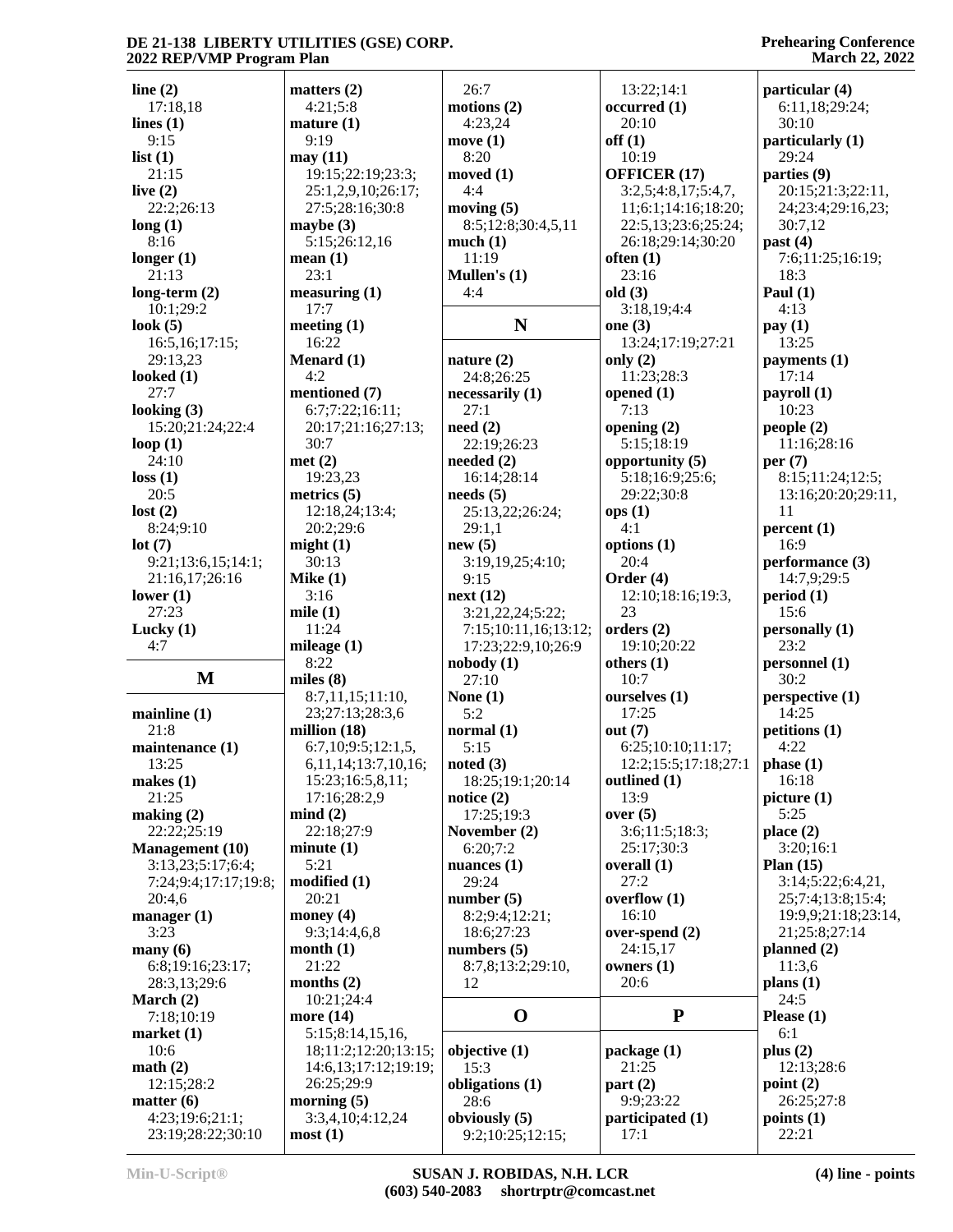**pool (1)** 11:19 **poor (2)** 13:3;14:9 **position (2)** 5:12;24:1 **possible (1)** 20:4 **possibly (1)** 12:17 **preconference (1)**  $19.3$ **predecessor (1)** 9:2 **prehearing (4)** 3:7,10;18:17;19:14 **preliminary (2)** 4:20;5:8 **prepared (2)** 19:15;20:23 **presented (6)** 13:7;15:2,14;17:5; 23:21;26:8 **presenting (1)** 18:13 **PRESIDING (18)** 3:2,5,6;4:8,17;5:4, 7,11;6:1;14:16; 18:20;22:5,13;23:6; 25:24;26:18;29:14; 30:20 **pressure (1)** 9:24 **prevents (1)** 25:21 **prices (2)** 10:12;11:20 **primary (1)** 11:11 **prior (3)** 7:20;19:5,10 **probably (1)** 23:9 **problems (1)** 12:20 **procedural (7)** 14:22;18:10,14,16, 22;22:8,17 **proceed (3)** 5:12;6:2;7:8 **proceeding (4)** 16:18;19:3;20:17; 30:6 **process (5)** 18:22;19:24;23:13; 25:16;30:11 **processes (1)** 30:2 **Program (5)** 3:13,14;6:16;7:24; 14:24 **projected (3)** 8:19;11:10;19:7 30:8 **PUC (7) put (5) puts (1)** 9:24 **quick (1)** 8:19 25:3 **rate (21)** 26:9 **rates (7)** 7:5 **react (1)** 22:6 **read (1)** 28:8 **Real (1)** 8:6 **really (1) recall (1)**

**proposal (3)** 13:11,13;30:9 **proposed (3)** 12:12;18:13;19:9 **provide (4)** 6:21;19:19;22:7; **provided (3)** 14:21;20:24;22:11 **provision (2)** 7:15;9:7 9:12;14:25;15:25; 16:22;20:7,8;29:21 11:8;17:25;18:9; 25:6;28:10 **Q Regulatory (1)** 27:10 **quickly (1) R** 3 **raised (2)** 27:3;30:18 **rambling (1)** 4:6;5:22;6:14; 7:25;8:4;12:2,2; 13:12;14:14;15:1,5, 11,14,15;16:4;17:23; 20:13;21:8;24:13,25; 7:21;12:1,13;14:5; 15:24;16:9,13 **rather (1)** 21:14 **reaction (1)** 29:15 **reason (2)** 11:11;21:11 **reasonable (4)** 6:24;17:5,7;29:2 **reasons (3)** 13:15;15:18;17:10  $16:12$ **received (1)** 4:21 **recent (2)** 6:9;9:6 **recognize (3)** 5:13;19:13;29:18 **recollection (2)** 16:7;23:17 **reconciled (1)** 20:13 **reconciles (1)** 7:19 **reconciliation (8)** 5:20;7:16,23; 16:15;19:25;21:7; 24:14,21 **regarding (3)** 3:11;4:23;19:6 **regularly (1)** 29:13 4:15 **relatively (2)** 3:25;21:7 **relevant (2)** 6:16,19 **Reliability (7)** 3:12;6:15;8:20; 12:18,22;14:2;20:2 **REP (3)** 6:15;19:25;20:12 **replacement (2)** 11:12,14 **replacing (1)** 6:17 **reporting (1)** 20:20 **reports (1)** 20:23 **request (4)** 6:5,9;17:22;26:9 **requested (2)** 16:14;18:15 **requests (1)** 5:8 **require (1)** 28:9 **requirements (2)** 15:4;20:20 **requires (3)** 7:17;9:14,16 **resolved (1)** 21:6 **respect (2)** 20:19;30:10 **respects (1)** 19:17 **response] (3)** 5:6,10;30:19 **result (2)** 7:7;12:16 **resulted (1)** 6:9

**revenue (1)** 20:5 **review (8)** 6:4,22,23;10:17; 19:1;20:24;21:11; 24:10 **reviewed (2)** 7:25;18:11 **revised (1)** 21:25 **right (7)** 14:10,13;22:18,20; 26:24;28:13,16 **ripe (1)** 19:1 **road (1)** 14:1 **role (1)** 15:2 **roles (1)** 4:5 **room (1)** 3:19 **rough (1)** 8:7 **roughly (1)** 9:5 **rule (3)** 9:13,16;15:25 **rules (1)** 20:7 **S SAIDI (2)** 20:3;29:7 **SAIFI (2)** 20:3;29:7 **same (1)** 21:6 **save (1)** 26:12 **saying (3)** 22:17;25:15;27:12 **schedule (10)** 18:10,14,22;21:4, 21;22:8,10,17;25:5; 26:15 **season (5)** 23:23;24:3;25:13, 23;29:19 **seat (1)** 4:4 **second (2)** 8:23;11:22 **section (1)** 6:18 **seeing (5)** 12:17,17;13:3; 18:2;19:4 **seeking (1)** 23:1 **seemed (2)**

**Prehearing Conference March 22, 2022**

 25:17;29:22 **self (1)** 7:3 **sense (1)** 28:13 **sensitivity (1)** 14:5 **session (4)** 18:12,15;25:4;30:7 **set (4)** 13:11;15:5;23:12; 24:13 **settled (2)** 12:3;15:1 **Settlement (15)** 6:13;7:16;12:10; 15:7,14,16,23;16:6, 20;18:7;19:22,22; 20:21;24:25;30:9 **settlements (1)** 20:22 **seven (1)** 16:1 **SHEEHAN (23)** 3:4,16,17;4:25; 5:13,14;6:3;14:17, 21;16:11,17;18:8,9; 21:4;22:12;24:21,23; 26:2,3;28:1,5,15;29:4 **short (3)** 8:14,21;21:8 **shortly (1)** 18:14 **shot (1)** 23:10 **side (3)** 9:16,18;14:3 **signed (1)** 10:3 **significant (3)** 13:13;17:22;25:7 **significantly (3)** 10:13;11:24;15:13 **simplistically (1)** 29:8 **simply (5)** 9:8;10:19,22; 11:14;13:15 **SIMPSON (19)** 3:2,5,6;4:8,17;5:4, 7,11;6:1;14:16; 18:20;22:5,13,22; 23:6;25:24;26:18; 29:14;30:20 **situation (1)** 17:13 **six (2)** 9:18;16:1 **six-feet (1)** 9:19 **smaller (1)** 11:19 **sometime (1)**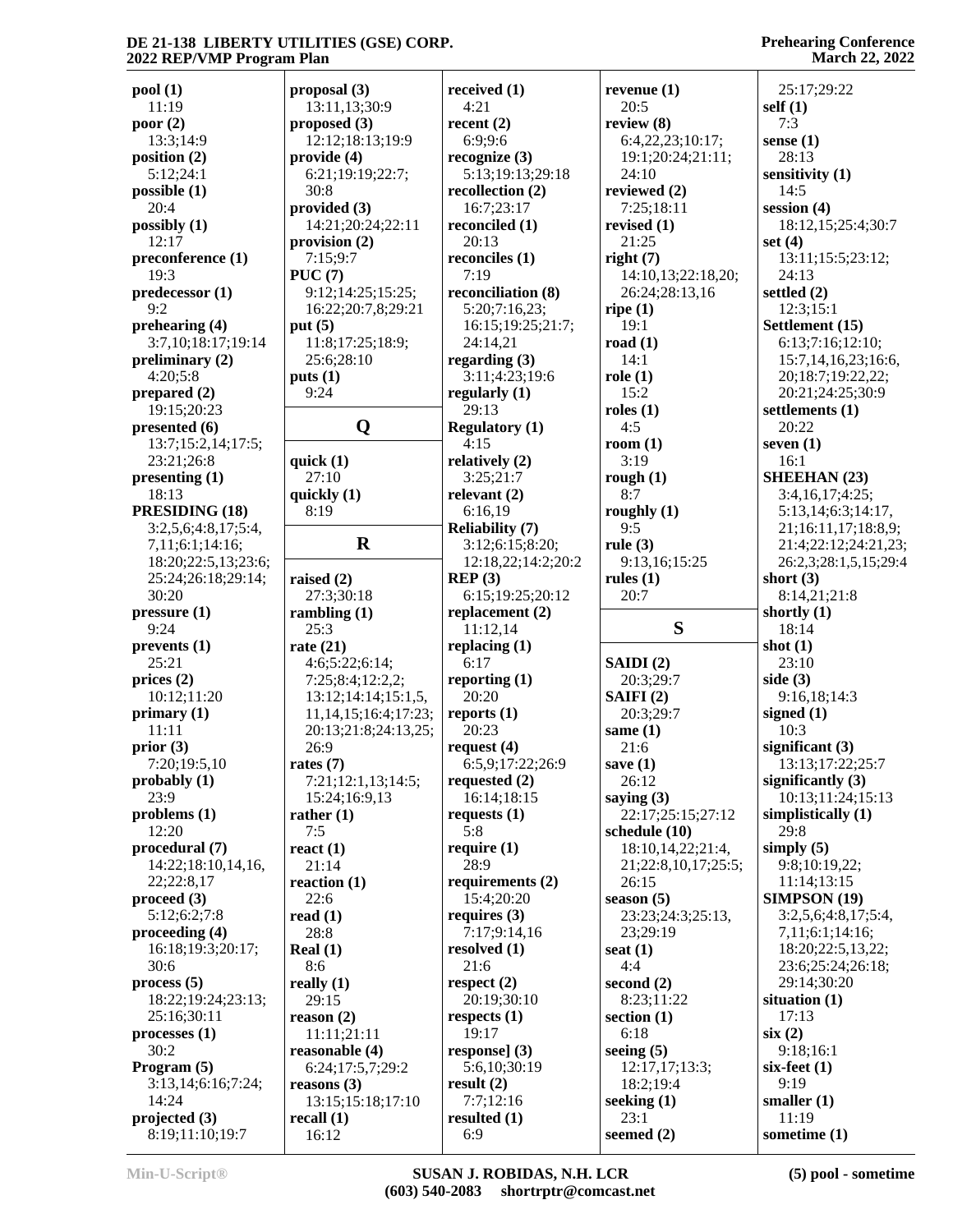| 18:14                          | sufficient (1)<br>22:3 | timeliness $(1)$<br>29:18 | underlying $(1)$<br>11:16 | 9:8                   |
|--------------------------------|------------------------|---------------------------|---------------------------|-----------------------|
| sometimes (3)<br>7:10,10;12:25 | sum(1)                 | times (1)                 | under-spend $(1)$         | walked $(1)$<br>10:19 |
| sorry $(2)$                    | 25:15                  | 18:6                      | 24:16                     | wants $(1)$           |
| 16:24;27:25                    | summer $(2)$           | today $(7)$               | underspent $(1)$          | 16:5                  |
| sort $(3)$                     | 5:23;10:11             | 3:8;4:14;5:5;             | 12:8                      | warranted (1)         |
| 5:25;21:9;24:10                | supplement $(1)$       | 14:13;19:15;21:3;         | understood (1)            | 20:1                  |
| speaking $(1)$                 | 26:4                   | 29:16                     | 22:19                     | weather $(1)$         |
| 26:21                          | supply $(1)$           | today's $(1)$             | unfortunately $(1)$       | 13:1                  |
| specifically $(1)$             | 11:21                  | 3:7                       | 15:11                     | week $(2)$            |
| 20:8                           | Support (3)            | together $(2)$            | up(18)                    | 4:3;24:17             |
| speed $(2)$                    | 4:16;26:9;27:12        | 11:8;18:9                 | 10:21;11:13,21;           | Welcome (1)           |
| 10:22;11:13                    | supposed $(1)$         | told $(1)$                | 12:24;13:10,16,24;        | 4:9                   |
| spend $(4)$                    | 12:4                   | 7:9                       | 14:5;15:9;17:13;          | weren't $(1)$         |
| 12:4,13;14:6,7                 | sure $(6)$             | took(2)                   | 22:19;23:3,4,12;          | 23:18                 |
| spent $(3)$                    | 10:3;16:2,25;          | 11:12;24:4                | 24:2;25:2,15;28:14        | west $(1)$            |
| 7:19;12:5;29:9                 | 21:25;23:8;24:3        | topics $(1)$              | upcoming $(2)$            | 11:17                 |
| spot $(1)$                     | surprise $(2)$         | 22:2                      | 7:25;14:14                | what's $(1)$          |
| 10:24                          | 17:21;18:1             | totally $(1)$             | updates $(1)$             | 11:25                 |
| spots $(1)$                    | suspect $(1)$          | 26:6                      | 20:19                     | who's $(1)$           |
| 8:18                           | 28:15                  | tough $(1)$               | ups(1)                    | 3:23                  |
| spread $(1)$                   | switch (1)             | 10:24                     | 29:7                      | wire $(1)$            |
| 17:16                          | 8:13                   | track $(2)$               | upward $(2)$              | 6:17                  |
| Staff $(11)$                   | sympathize $(1)$       | 21:5,8                    | 9:24:13:3                 | wires $(1)$           |
| 6:21,23;7:1,3,8;               | 23:25                  | tree $(2)$                | use $(1)$                 | 12:20                 |
| 14:12,25;16:22;                |                        | 11:16;28:7                | 25:4                      | without $(1)$         |
| 23:15;25:6;29:21               | T                      | trees $(6)$               | used $(2)$                | 16:7                  |
| Staff's $(1)$                  |                        | 9:21;12:20;13:22;         | 20:3;21:9                 | witnesses $(1)$       |
| 6:22                           | talk(1)                | 14:2,7,8                  | useful $(1)$              | 19:14                 |
| stage $(1)$                    | 18:11                  | tree-trimming $(6)$       | 27:4                      | words $(1)$           |
| 13:11                          | Tebbetts (1)           | 10:2;23:23;24:2;          | using $(2)$               | 15:21                 |
| stand $(1)$                    | 3:22                   | 25:23;26:22;30:1          | 12:15;27:11               | work $(8)$            |
| 26:14                          | tech $(3)$             | trend $(3)$               | usually $(1)$             | 11:3,15,17;13:17;     |
| started $(1)$                  | 18:11,15;25:4          | 12:18;13:3,3              | 16:21                     | 14:11;15:11;22:25;    |
| 25:16                          | technical (1)          | trending $(1)$            | Utilities (3)             | 29:19                 |
| starts $(1)$                   | 30:6                   | 12:23                     | 3:11,17;11:20             | worked $(2)$          |
| 25:14                          | tension $(1)$          | trim(8)                   |                           | 10:21;25:17           |
| State $(3)$                    | 14:6                   | 8:10;9:15;12:19;          | $\mathbf{V}$              | workers $(1)$         |
| 3:12,17;9:17                   | term $(3)$             | 13:22;14:2;15:16,24;      |                           | 11:19                 |
| statement $(2)$                | 8:14,16,21             | 28:5                      | various $(1)$             | working $(2)$         |
| 5:16;18:19                     | terms $(4)$            | trimmed $(4)$             | 17:17                     | 4:6;9:18              |
| statements $(1)$               | 4:20;14:23;22:25;      | 11:5,9,23;12:19           | veg(6)                    | would-be $(1)$        |
| 5:12                           | 30:5                   | trimming $(5)$            | 3:23;5:17;6:4;            | 5:5                   |
| steady $(1)$                   | testimony (10)         | 8:12,17;12:1;             | 7:23;9:4;17:17            | wrap(1)               |
| 12:21                          | 10:17;13:8;19:20;      | 25:13;28:7                | vegetable $(2)$           | 22:19                 |
| Steele (2)                     | 21:18,25;22:2;25:6;    | trying $(3)$              | 20:4,6                    | wrapped $(1)$         |
| 3:24;28:21                     | 27:12;28:8,11          | 9:23;14:9;15:22           | <b>Vegetation (2)</b>     | 24:2                  |
| step $(1)$                     | thinking $(2)$         | turned $(1)$              | 3:13:19:8                 | wrong $(1)$           |
| 11:1                           | 26:17;28:18            | 10:25                     | verbal $(3)$              | 24:20                 |
| steps $(3)$                    | third $(2)$            | two(3)                    | 5:6,10;30:19              |                       |
| 6:24;22:9,10                   | 9:12:12:16             | 6:14;13:20;14:10          | view $(1)$                | Y                     |
| Steve $(2)$                    | thoroughly (1)         | typically $(2)$           | 18:4                      |                       |
| 4:3,4                          | 7:25                   | 24:16;27:23               | vines $(1)$               | yard $(1)$            |
| stick $(1)$                    | thought $(2)$          |                           | 8:8                       | 17:6                  |
| 17:7                           | 5:18,24                | U                         | vintage $(1)$             | year $(26)$           |
| strategy $(1)$                 | thousand $(1)$         |                           | 8:25                      | 6:20,22;7:11,18,      |
| 27:2                           | 8:7                    | ultimately $(2)$          | VMP(7)                    | 20;8:10,11,12,15;9:4, |
| struggling $(1)$               | three $(1)$            | 25:12;27:7                | 6:4,17,21;13:14,          | 5;10:3,18;11:10;      |
| 10:20                          | 24:4                   | unavailable $(1)$         | 21;19:25;20:12            | 12:5,5,14;13:12,16,   |
| subsequent $(2)$               | throughout $(1)$       | 3:8                       |                           | 18;19:8;21:13;23:13,  |
| 20:21;30:7                     | 20:16                  | under $(6)$               | W                         | 22;26:10;30:3         |
| substantively $(1)$            | tick $(1)$             | 8:9,11,25;9:18;           |                           | years $(16)$          |
| 14:14                          | 12:23                  | 12:9;15:12                | walk $(1)$                | 6:9;8:3;9:6,10,13;    |